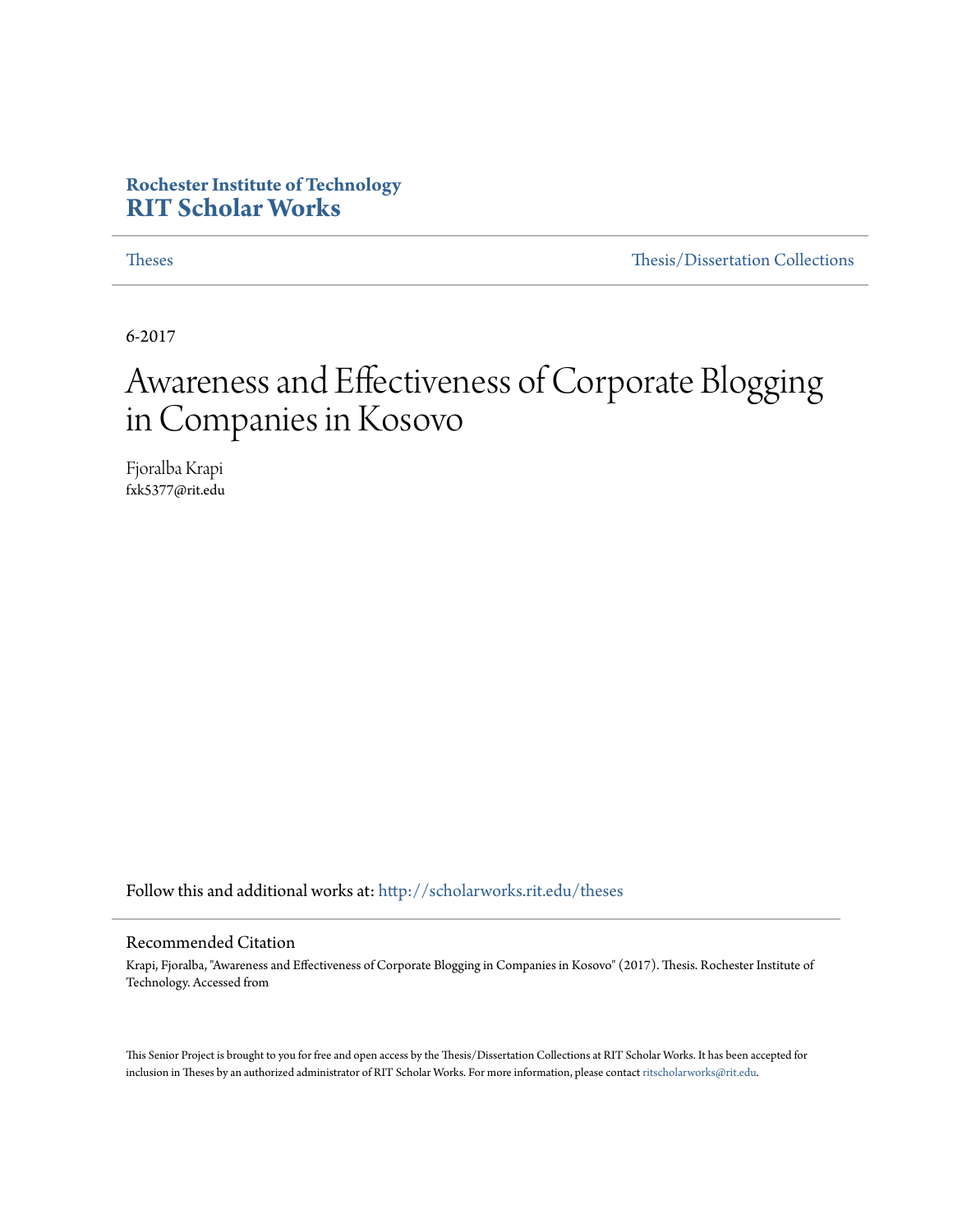

### **Awareness and Effectiveness of Corporate Blogging in Companies in Kosovo**

An Honors Society Project Presented to the Academic Faculty

by

Fjoralba Krapi

In Partial Fulfillment of the Requirements for Membership in the Honors Society of RIT Kosovo

Supervisor: Venera Demukaj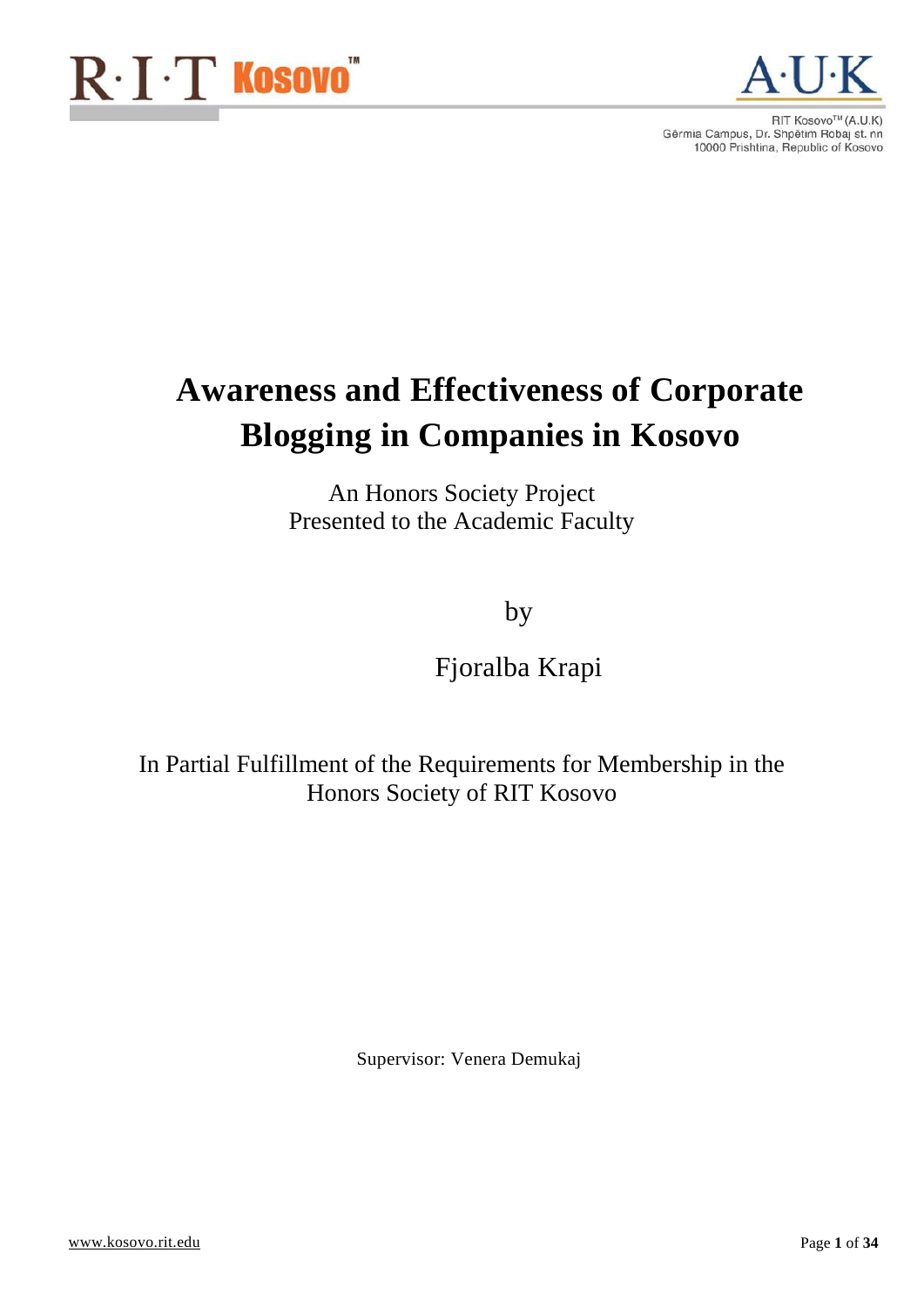



RIT Kosovo™ (A.U.K) Gërmia Campus, Dr. Shpëtim Robaj st. nn<br>10000 Prishtina, Republic of Kosovo

#### **RIT KOSOVO** June, 2017

### **Table of Contents**

| $\mathsf{A}$ .                                                                   |  |
|----------------------------------------------------------------------------------|--|
| "Coca-Cola Journey" - How Content Marketing Works for Coca-Cola 10<br><b>B</b> . |  |
|                                                                                  |  |
|                                                                                  |  |
|                                                                                  |  |
|                                                                                  |  |
|                                                                                  |  |
|                                                                                  |  |
|                                                                                  |  |
|                                                                                  |  |
|                                                                                  |  |
|                                                                                  |  |
|                                                                                  |  |
|                                                                                  |  |
|                                                                                  |  |
|                                                                                  |  |
|                                                                                  |  |
|                                                                                  |  |
|                                                                                  |  |
|                                                                                  |  |
|                                                                                  |  |
|                                                                                  |  |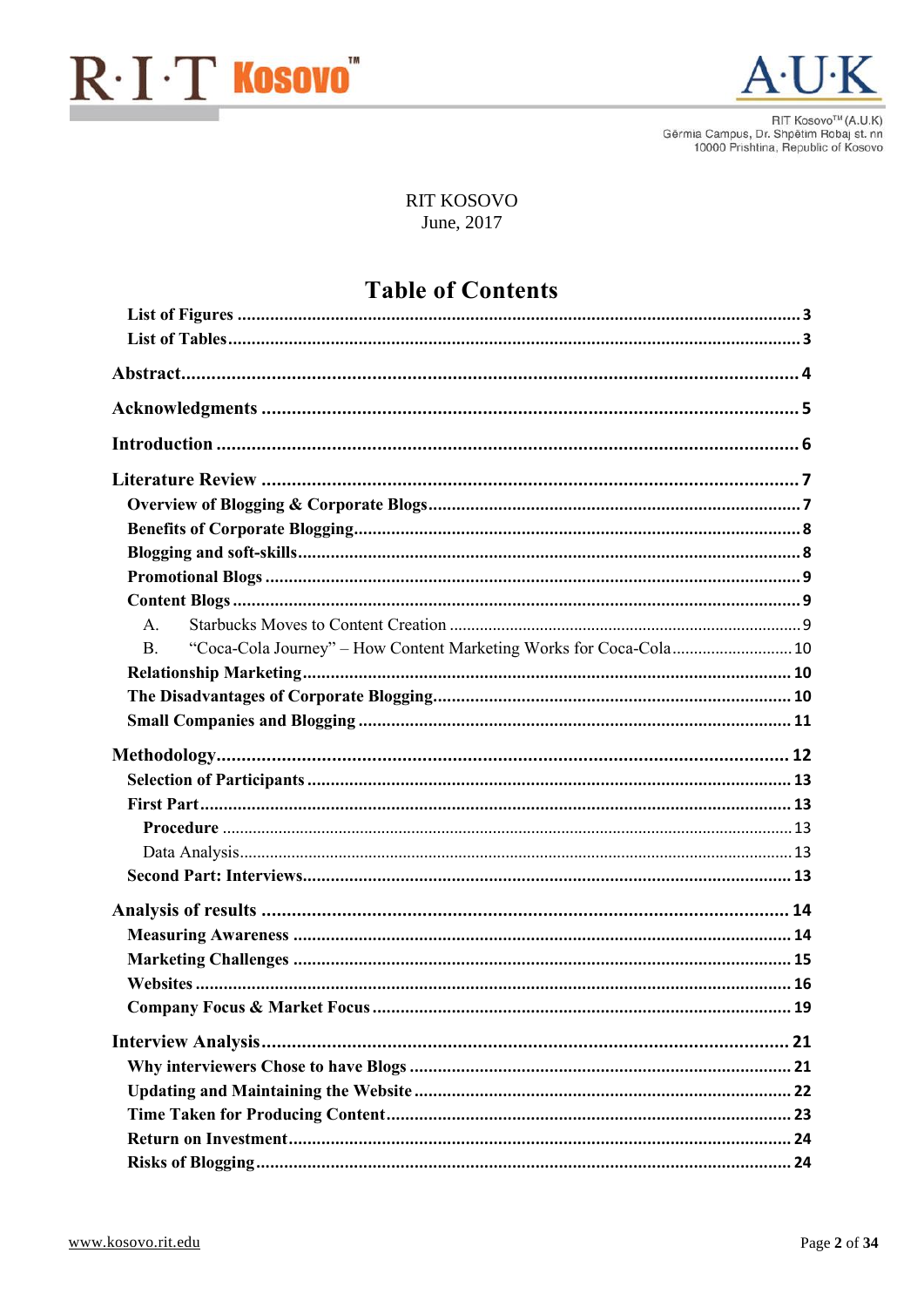

RIT Kosovo™ (A.U.K) Gërmia Campus, Dr. Shpëtim Robaj st. nn<br>10000 Prishtina, Republic of Kosovo

### <span id="page-3-0"></span>**LIST OF FIGURES**

| Figure 2: Customer Relationship Management - http://kfknowledgebank.kaplan.co.uk 20 |  |
|-------------------------------------------------------------------------------------|--|

### <span id="page-3-1"></span>**LIST OF TABLES**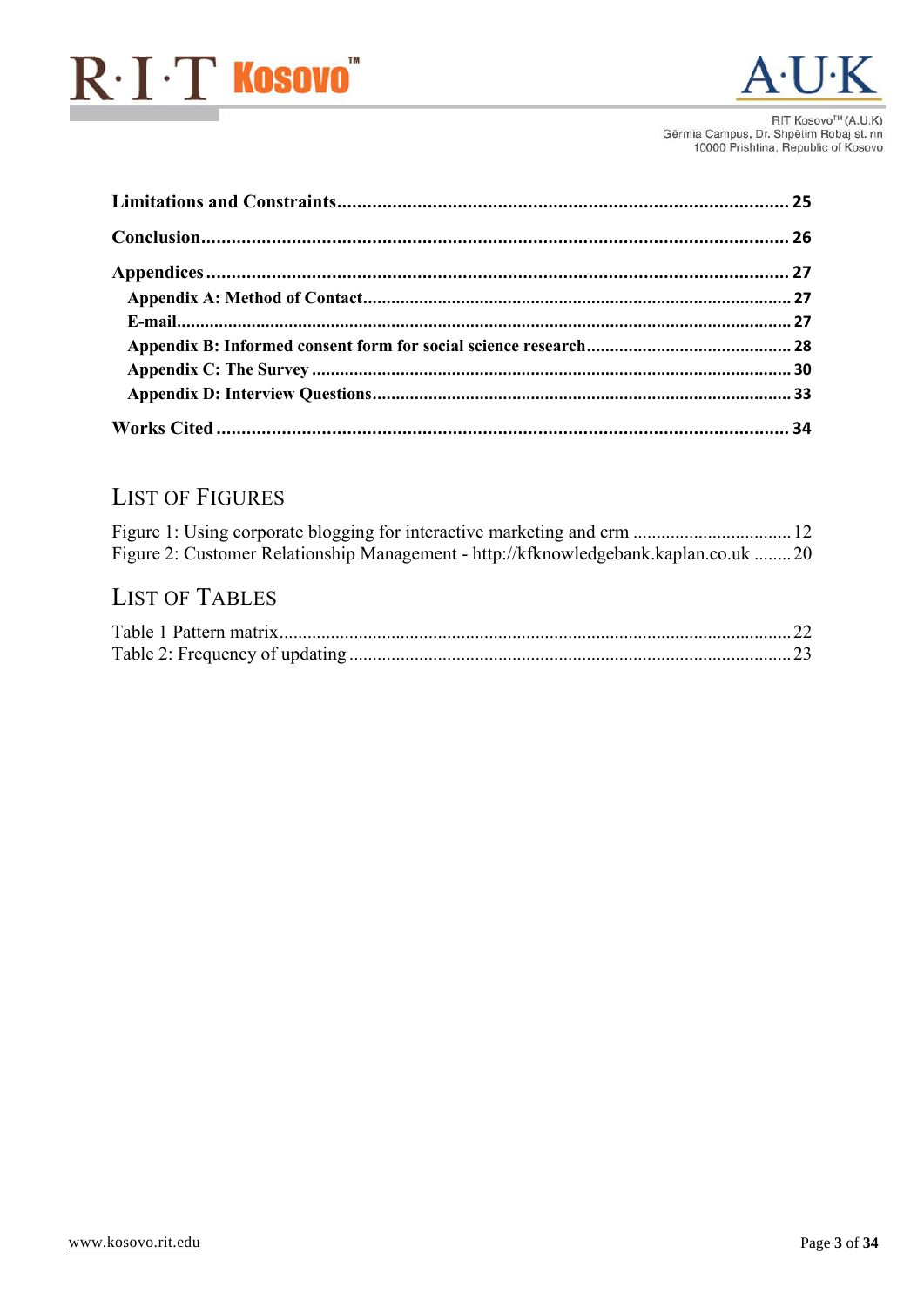

RIT Kosovo™ (A.U.K) Gërmia Campus, Dr. Shpëtim Robaj st. nn<br>10000 Prishtina, Republic of Kosovo

### <span id="page-4-0"></span>ABSTRACT

The emergence of blogs as new marketing, communication and informative tool has led companies around the world to use them as an important part of their marketing strategy. It is important to note that very little research has been done on the extent of influence that blogs have for companies, and no research has been done in Kosovo regarding blogging or specifically corporate blogging. This thesis investigates how some companies in Kosovo do marketing, whether they are aware of corporate blogging, and what their future plans propose. Results suggest that using blogs as a tool in the marketing mix can be highly beneficial, but due to the low number of companies in Kosovo that use blogging, this study was inconclusive in providing significant results.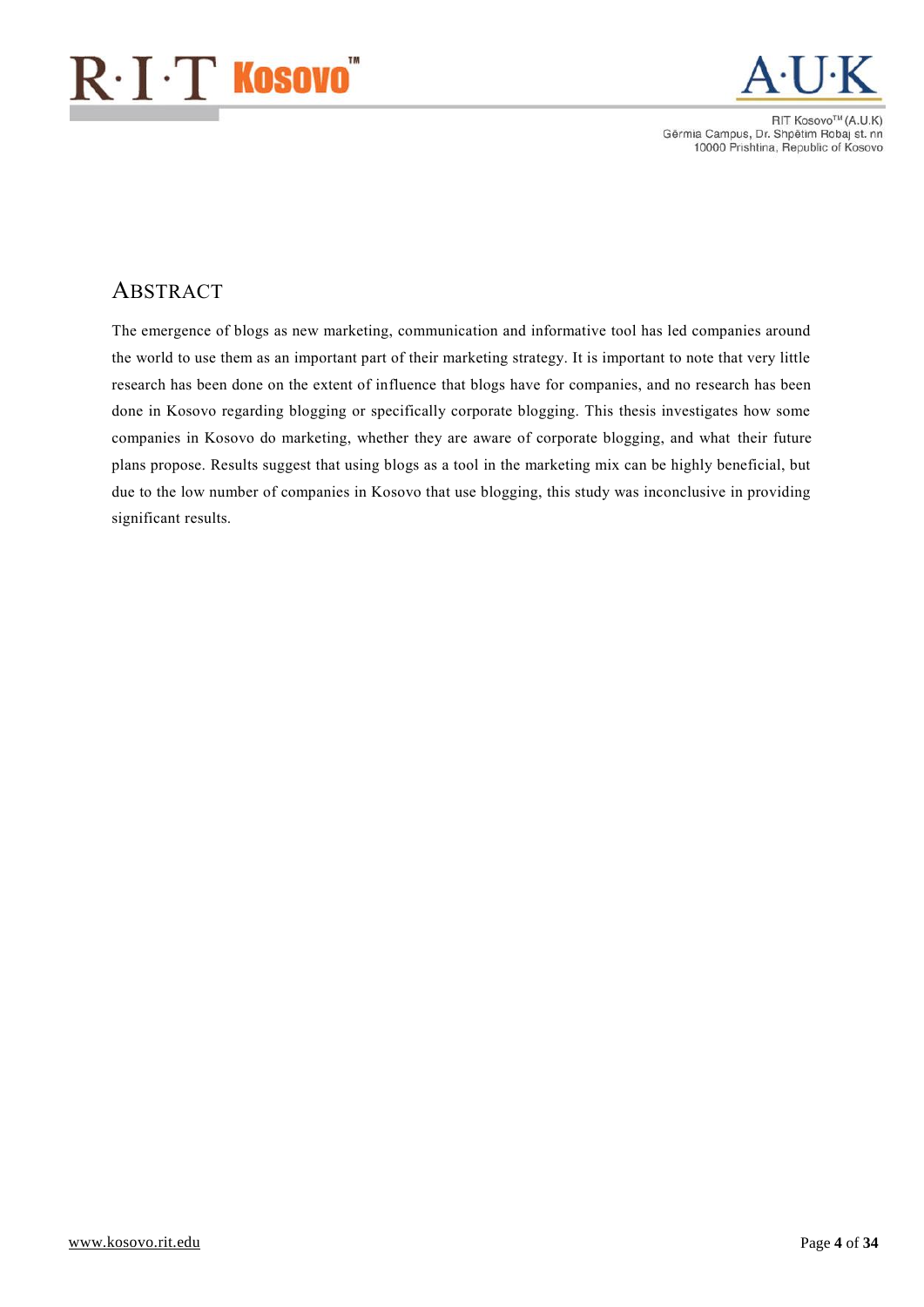

**BIT KOSOVOTM (A LLK)** Gërmia Campus, Dr. Shpëtim Robaj st. nn 10000 Prishtina, Republic of Kosovo

### <span id="page-5-0"></span>ACKNOWLEDGMENTS

This thesis could not have been completed without the help and support of several people. First, I would like to thank my advisor, Prof. Venera Demukaj-Bislimi, for guiding me through the thesis process. Thank you both for your guidance and ideas, but most importantly thank you for your genuine interest in my chosen topic.

To my friends, Hana, Vesa and Dea, I offer sincere thanks for the support, encouragement, and amounts of laughter you gave me while completing this task. Your enthusiasm, charisma and motivation helped propel me forward and made this thesis less stressful.

I would also like to extend gratitude to my father, Faik, for endless encouragement, patience and resilience when it was most required. To my brothers, Enis and Dion, I extend thanks for being outstanding listeners even when I bored you. Finally, I am forever grateful to Zaide, my mother and best friend, who made almost everything possible. Lastly, thank you to all the people who have supported and encouraged me continuously throughout my years of study. This would not have been possible without you. Thank you.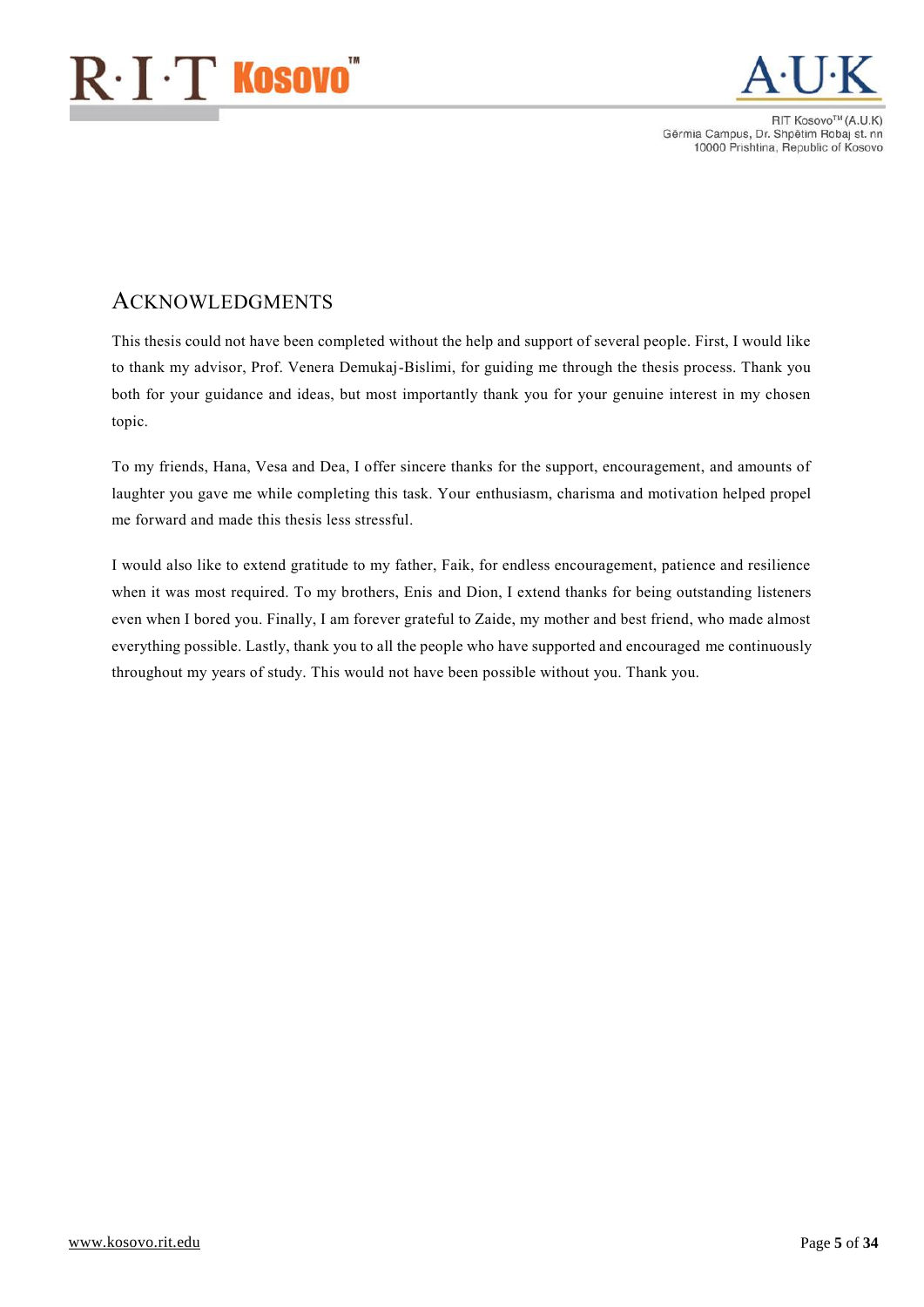## $\mathrm{R}\!\cdot\!\mathrm{I}\!\cdot\!\mathrm{T}$  Kosovo $\check{~}$



**RIT KOSOVO<sup>TM</sup>** (A LLK) Gërmia Campus, Dr. Shpëtim Robaj st. nn 10000 Prishtina, Republic of Kosovo

### <span id="page-6-0"></span>**INTRODUCTION**

Through time, traditional marketing strategies have treated customers as an "extra dimension" and have put emphasis on matters such as the value of exchange, price, promotion and other terms that are still evident and important. The new marketing strategies suggest that this emphasis should slightly be shifted and directed towards the concept of *dyadic marketing* strategies that "focus on the customer relationship and the benefits of mutuality." (Hougaard, S. and Bjerre, M., 2009, p. [24]). The importance of building customer relationships is further enforced in several cases in the literature review.

Inbound marketing is a new data-driven strategy that is merely focused on creating meaningful content for customers to attract and convert them from being visitors to customers. Blogging is one of the types of inbound marketing that has recently become a popular tool of creating and sharing content online. Apart from individuals who use blogging for their personal interests to build content-based articles, another successful dimension of blogging is Corporate Blogging (Gill 2009). According to Brafton, "Corporate blogging is the practice of creating content that addresses industry updates, expert tips or best practices and company news from the perspective of a brand." (Ahuja, 2009) Corporate blogging, although still a new concept to many, has delivered benefits to companies according to Fortune 500.

Throughout the project, companies that use corporate blogging will be those companies that ha ve a website, constantly update their web-page, write content-wise articles and have identifiable authors. The aim of this project is to show whether companies in Kosovo are aware of in-bound marketing strategies with a special focus on corporate blogging, how corporate blogging can contribute to domestic companies in achieving their Consumer Relationship Marketing goals and the benefits of applying corporate blogging. Further, the research aims at identifying companies that have promotional and content websites. Ultimately, the analysis provides recommendations for domestic companies based on case studies from only a few companies that use corporate blogging in Kosovo and cases of corporate blogging in other developing countries. It is worth mentioning, however, that no research has been done in Kosovo regarding blogging.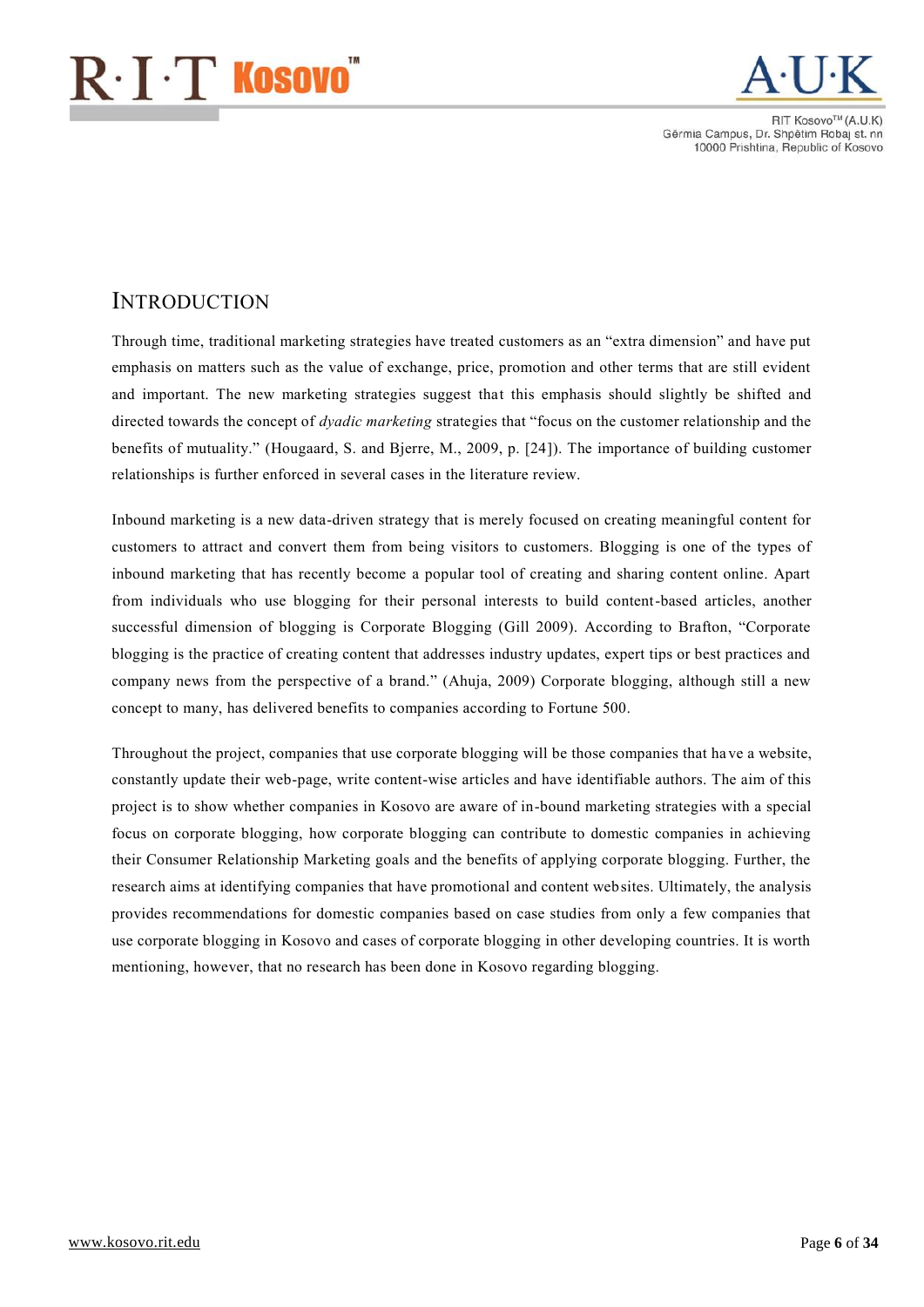## $\mathbf{R}\cdot\mathbf{I}\cdot\mathbf{T}$  Kosovo $^{\degree}$



**RIT KOSOVO™ (A LLK)** Gërmia Campus, Dr. Shpëtim Robaj st. nn 10000 Prishtina, Republic of Kosovo

### <span id="page-7-0"></span>LITERATURE REVIEW

"Marketing channels are perhaps the most numerous and

economically most important Inter-organizational networks in any society."

(as quoted in Hill, Jeffrey)

This section provides thorough literature review of scholarly reviewed articles followed with detailed discussion. Considering the fact that the nature of the phenomenon of corporate blogging is rather recent, there were a limited number of scholarly articles from which I could provide an in-depth analysis. Due to this fact, most of the literature was used to provide some general information on practices and usage of corporate blogging. Also, since corporate blogging has never been researched before in Kos ovo and there are no scholarly articles, most of the literature reviewed is based on evidence of other countries.

### <span id="page-7-1"></span>OVERVIEW OF BLOGGING & CORPORATE BLOGS

The term "blogging" was first coined by Jorn Barger in 1997, who published regularly to a web log called *Wisdom* blog, a blog that had a structure same as the usual blogs we recognize nowadays. The developments of simple tools such as "Xanga", "Blogger," and "Live Journal" allowed individuals who were not used to manually enter HTML (hyper markup language) to easily create and post to a website. Following these developments, social and cultural developments increased the popularity of blogs and individuals started sing blogs for political, company, environmental and many other topics (Blankenship, L.). Blogs, although many definitions are constructed, are defined as websites where information is posted online to the public, and where the public can easily interact with the blogger (the system's content manager) through comments.

Corporate blogs are a type of blogs that have evolved from personal blogs to blogs that corporates, organizations or companies use. The key distinction between personal blogs and corporate blogs is that personal blogs are usually maintained by an individual who expresses his/her own opinions, personal beliefs or simply personal views regarding a certain topic. Corporate blogs, however, are maintained by either one or more people within a company, they represent the views of the company, and are mainly used as a communication and marketing tool. Although corporate blogs can be internal (accessible only to employers and employees within a company) and external, I am going to use the definition of corporate blogs as being external blogs, meaning they are accessible to the online public.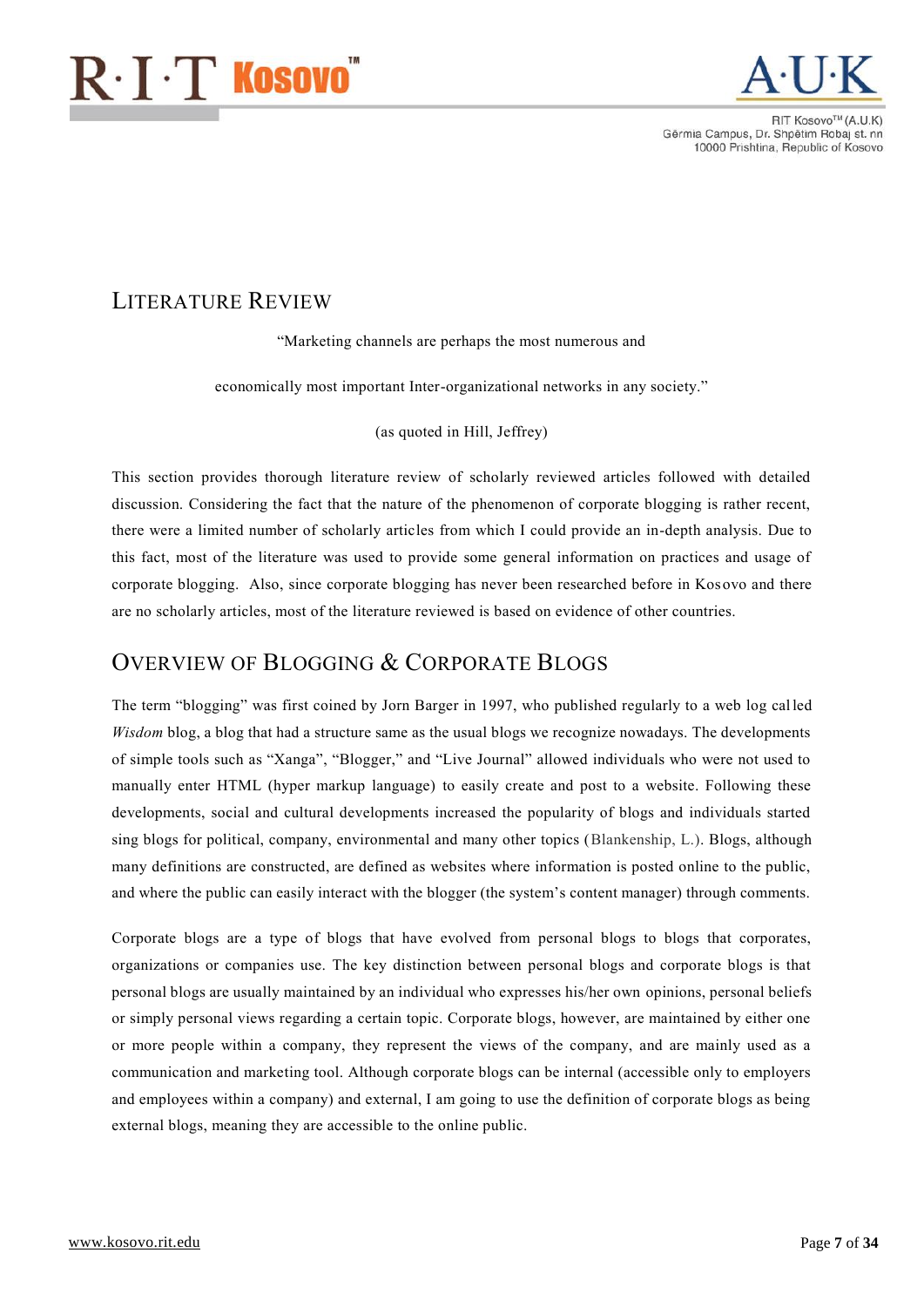## $\mathrm{R}\!\cdot\!\mathrm{I}\!\cdot\!\mathrm{T}$  Kosovo $\check{~}$



**RIT KOSOVO<sup>TM</sup>** (A LLK) Gërmia Campus, Dr. Shpëtim Robaj st. nn 10000 Prishtina, Republic of Kosovo

Before moving forward, another distinction between corporate and microblogs needs to be stressed. Microblogs are small blogs that have limited capacity of writing a message, and are mainly used by Twitter and Facebook. However, microblogs are not corporate blogs, but according to Kaplan and Haenlein, they can be used "to enhance the company's overall reputation" through use of social media channels.

### <span id="page-8-0"></span>BENEFITS OF CORPORATE BLOGGING

One of the most important uses of corporate blogs is as a tool of communication that helps establish communication and direct feedback from customers or stakeholders. As suggested by Lydia Negrutu, benefits of corporate blogging can be informational, social and other. Getting and sharing information, obtaining feedback and problem solving are included in informational benefits, while community building, networking, managing, developing a reputation and improving communication and collaboration is included in social benefits. Other benefits are the increased efficiency in the company by simply managing the content. Blog managers allow readers to easily navigate in the blog by letting them filter the information on relevant categories, tags, dates, most read or other characteristics. Moreover, through blogs, companies can "target specific individuals, companies and consumers" (Negrutu). Further, setting up a blog is easy and cheap in terms of financial costs, and this becomes even more important for small companies, discussed later in this section, since it allows them to grow without having to pay advertising companies.

### <span id="page-8-1"></span>BLOGGING AND SOFT-SKILLS

The changing environment of marketing, companies, internal labor markets etc., has made companies/organizations to think of new strategies that are effective, creative, trust-building and cost efficient. The rapid technological development has invented new ways of doing companies, and has managed to change some components of educational systems. Nowadays, in order to handle the challenge and intensity to succeed in such a fast transformation, studies have shown that young professionals are now valued more if they possess important soft skills such as creative and critical thinking, problem solving, writing and analytical thinking. According to Smart et al., company students are faced with challenges since company schools are slow at implementing "contemporary approaches and tools that might help to improve the required skills (Smart, Kelley, & Conant, 1999). Although hard-skills are still valued by most of organizations, the increase in effectiveness from using soft-skills has made this shift from traditional to new marketing even more important. The emergence of blog as a new trend is positively correlated with soft skills and has shown an enormous growth, which according to Johnson, the number of blogs doubles every 5 months. Moreover, corporate blogging specifically has given organizations the opportunity of promoting "communications with internal and external stakeholders." (Laudon & Laudon, 2007) This type of blogging is used by organizations to either provide information on products, news and content relevant to the company. Literature suggests that using blogging as a marketing tool increases levels of involvement because of "extended interactivity and context relevancy." (Kaplan, Piskin, & Bol, 2011)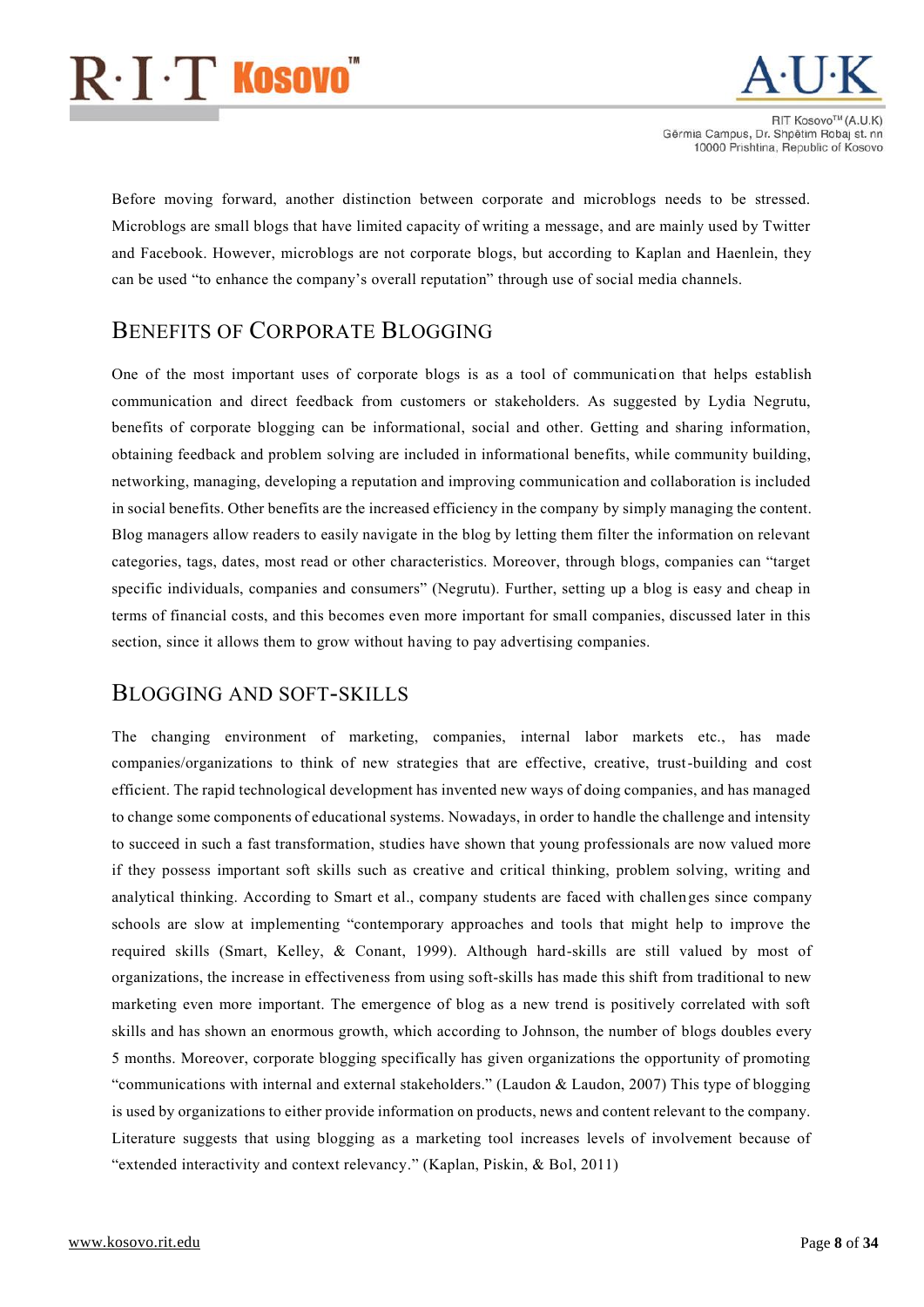## $\mathsf{R}\!\cdot\!\mathbf{I}\!\cdot\!\mathbf{T}$  Kosovo $\check{~}$



**RIT KOSOVO<sup>TM</sup>** (A LLK) Gërmia Campus, Dr. Shpëtim Robaj st. nn 10000 Prishtina, Republic of Kosovo

### <span id="page-9-0"></span>PROMOTIONAL BLOGS

Amongst different types of blogs such as newsletter blogs, free-lance blogs, executive blogs etc., I will derive my focus in promotional blogs. As the word itself suggests, such blogs are determined to allow companies promote their products and events through their websites. Promotional blogs are found in most of companies in Kosovo, since a majority of them have a "basic" website in which the usual categories involve information about them, contact, product and projects. According to Hong-Hee Lee, this type of blog is characterized with "lack of an authentic human voice." The key purpose of promotional blogs is promoting products and services while also receiving customer feedback. Companies that use such type of blogging are usually more focused on social media marketing (Facebook, Twitter and Instagram).

### <span id="page-9-1"></span>CONTENT BLOGS

Creating content in websites that companies use may seem boring and unnecessary to some employees, CEO's or anyone responsible for online marketing. Some professionals or companies do not have time to devote to creating content or building an online audience through content, since their type of company or professional area requires more focus in building things, litigating, counseling etc. According to Chuck Sink, an independent marketing consultant, when companies devote time to increase the quality of inf ormation assets, their return on assets increase (Sink, Chuck). Most of the companies in Kosovo, according to my view, do not devote time to content creation because it introduces a new dimension of costs. However, I believe there is a lack of awareness on how the content creation can possibly generate profit and build stronger customer relations.

#### <span id="page-9-2"></span>A. STARBUCKS MOVES TO CONTENT CREATION

To support my views, I will use the example of Starbucks, a well-known American coffee shop, that has recently entered the world of content creation, with the aim of "casting itself as a positive force on social issues." The CEO of Starbucks, Howard Schultz, argues that moving into content creation will help them connect directly with customers. The strategy they chose is through "series of text, video and podcasts in stores and on its mobile app." Building quality content is now one of the top priorities of Starbucks, and they have specifically mentioned how this creation of content will help them move away from daily "cynicism" and "hate" mainly produced recently by the Hilary-Trump political campaign (Starbucks moves…). Whether or not this strategy will be successful is something to be seen in the future, however, moving to content creation with a purpose of being a positive source of content with topics regarding politics, social issues etc., is only one of the ways that companies could use corporate blogging for.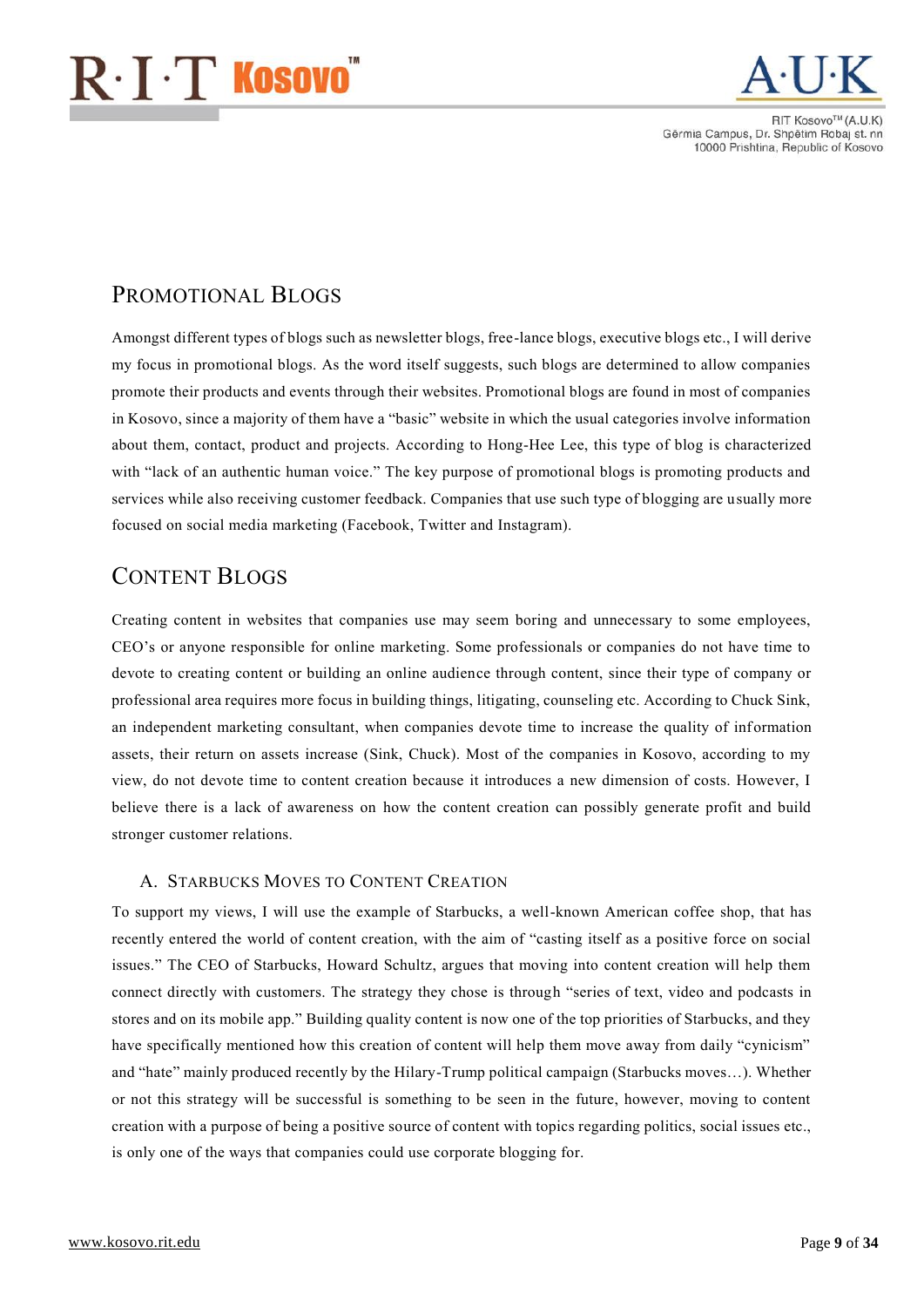## $\mathbf{R}\cdot\mathbf{I}\cdot\mathbf{T}$  Kosovo $^{\circ}$



**BIT KOSOVO<sup>TM</sup>** (A LLK) Gërmia Campus, Dr. Shpëtim Robaj st. nn 10000 Prishtina, Republic of Kosovo

#### <span id="page-10-0"></span>B. "COCA-COLA JOURNEY" – HOW CONTENT MARKETING WORKS FOR COCA-COLA

Becoming a source of information itself, Coca-Cola runs a "Coca-Cola Journey" website through which they have succeeded in engaging with customers and produce content. Coca-Cola Digital Communications and Social Media group director argues that "content has been the core of how the company connects and engages with its customers." The goal of such strategy is to measure what they call **EOI**, or Expressions of Interest. Further, considering the fact that Coca-Cola is a global company, they allow each market site they have around the world to adjust for cultural factors. Further support of their success of content marketing is showed through a focus group study, where visitors of the website stated that the journey of Coca -Cola improved their perceptions of the brand (Busk, Doug). Lastly, Coca-Cola was awarded for being the best web magazine in the Online Communications Award during 2015.

### <span id="page-10-1"></span>RELATIONSHIP MARKETING

Major importance is placed in Relationship Marketing, a concept that Morgan and Hunt define as "all marketing activities directed toward establishing, developing and maintaining, successful relational exchanges (as quoted in Olivo, 2013, p.30). The complexity of today's world has increased competition and introduced the need of applying new theories and practices within companies. Taking into account the amount of new technologies and globalization itself, marketing as a field of study has been re conceptualized, since nowadays relationships are at the core of marketing. Besides improving marketing transactions, financial performance etc., relationship marketing enables companies to add value to joint performance marketing activities and therefore lead to benefits such as satisfaction, commitment and trust. Amongst marketing activities that can be used for relationship marketing, Anderson and Weitz stress that building the above mentioned benefits, companies should have constant interactions, good exchange of communication, shared values and goals, and also "a balanced power or dependency and limited opportunistic behavior among participants" (as quoted in Olivio, 2013, p.31). Ultimately, corporate blogging has proven to be one of the best ways of building and maintaining relationship marketing strategies to companies that are using it around the world.

### <span id="page-10-2"></span>THE DISADVANTAGES OF CORPORATE BLOGGING

Apart from advantages of corporate blogging mentioned above, Van Rensselar argues that the risks of corporate blogging are issues that need to be considered before deciding to blog. Companies that use corporate blogging are concerned with driving customers away, since blogging can also be boring or unnecessary to some customers. Blogs need to have links connected to other websites in order to be friendly to search engines, and some companies believe this is bad for their company since they do not want to drive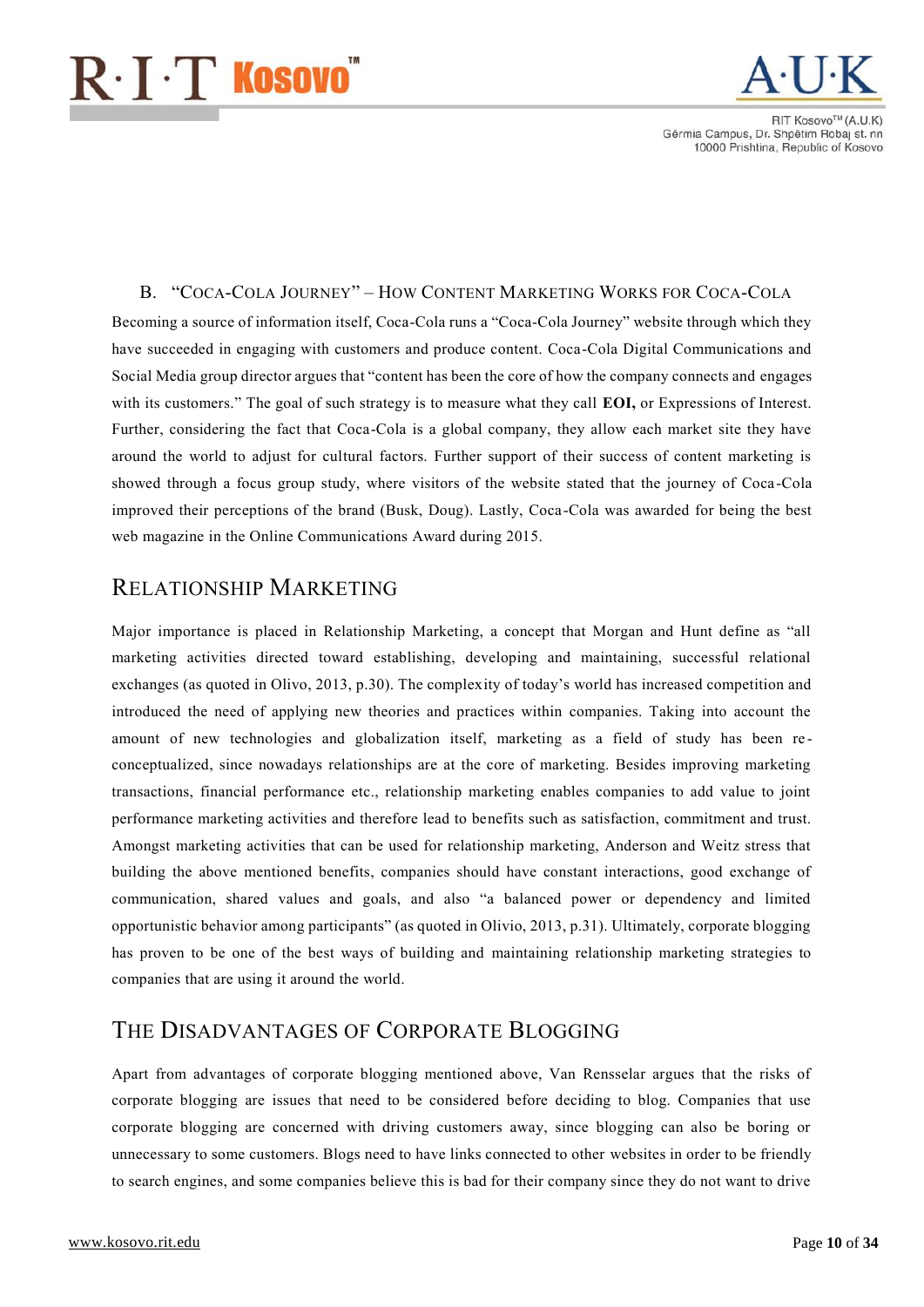

**RIT KOSOVO™ (A LLK)** Gërmia Campus, Dr. Shpëtim Robaj st. nn 10000 Prishtina, Republic of Kosovo

their customers and visitors away. Further, updating and maintaining content of blog is not easy, and employees may sometimes feel they are wasting time. McGovern highlights this issue by stating:

> *"…blogs are easy to start and hard to maintain. Writing coherently is one of the most difficult and time-consuming tasks for a human being to undertake. So, far from blogs being a cheap strategy, they are a very expensive one, in that they eat up time. As a result, many blogs are not updated, thus damaging rather than enhancing the reputation of the organization." (as quoted in Harwood, p.17)*

Other disadvantages, according to Van Rensselar, include litigation risks, security violations, E-discovery Violations, Reputation Assaults and Regulatory Violations.

Further, Scrivens introduces a new dimension by placing major importance on the Return on Investment and how some companies use blogs mostly because of the increase in ROI:

> *"In a traditional marketing sense, companies measure marketing ROI by seeing how many products they sell after an ad campaign launches. However, how do you measure mindshare that can be produced by a blog? You can't, really—and that may scare some organizations away. You could measure the traffic that the blog receives, but traffic does not equate to money in all cases." (as quoted in Harwood, p.14)*

Companies that believe they will start a blog should consider the potential advantages and disadvantages from it. Not all companies are the same and not all of them need to blog.

### <span id="page-11-0"></span>SMALL COMPANIES AND BLOGGING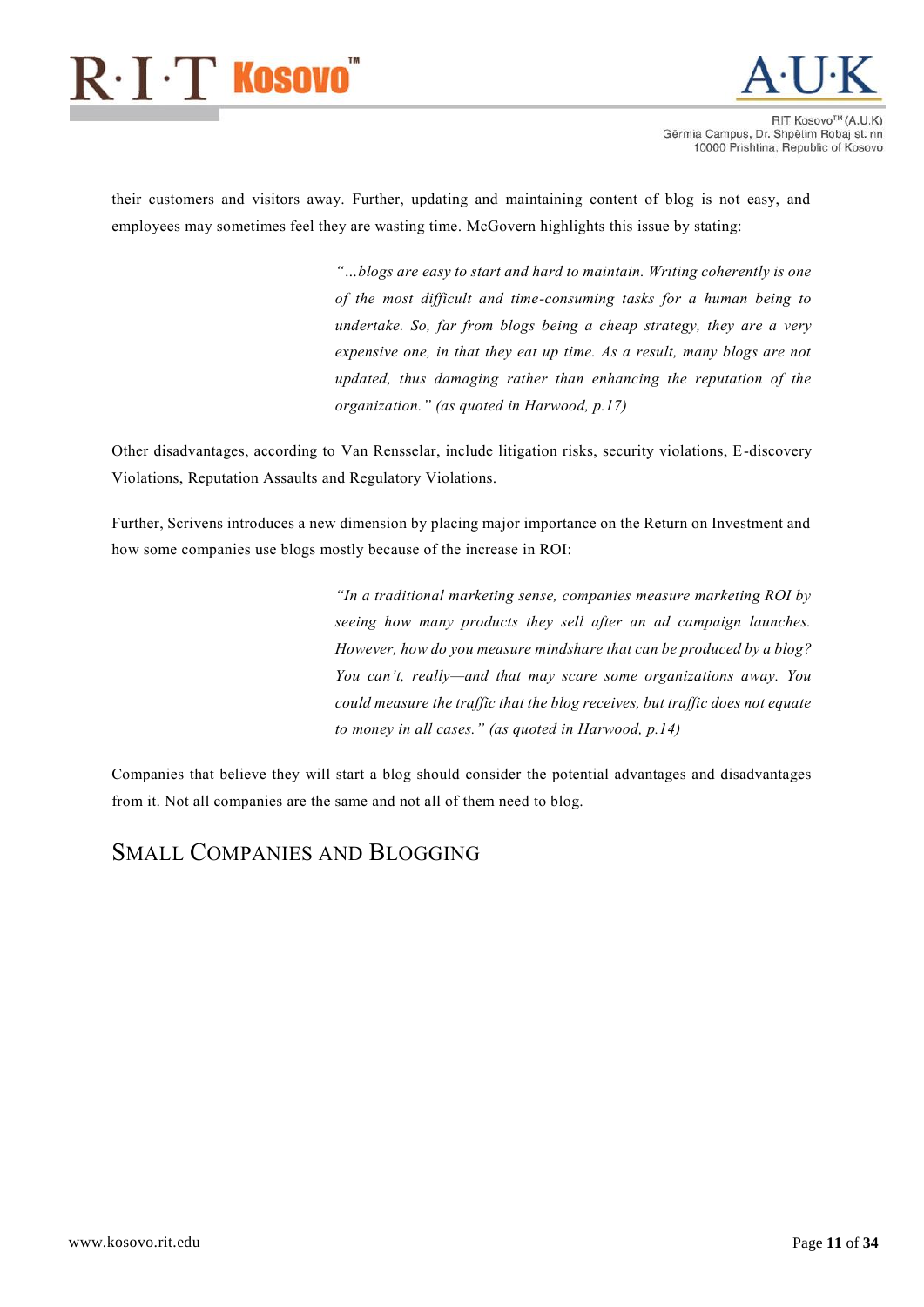

**BIT KOSOVO<sup>TM</sup>** (A LLK) Gërmia Campus, Dr. Shpëtim Robaj st. nn 10000 Prishtina, Republic of Kosovo

When analyzing literature on the effect of blogging in small, middle and big companies, numerous of articles argue that blogs are most important for small companies. During first stages of companies, blogs can help "build relationships very effectively." (As quoted in Hill, Jeffrey) Since blogs are inexpensive in terms of creating, they also require only basic technical knowledge on how to be set up and maintained. Small companies benefit from this the most, since the barriers to entry for blogging are

almost non-existent. One of Microsoft's



FIGURE 1: USING CORPORATE BLOGGING FOR INTERACTIVE MARKETING AND CRM

first blogger, Joshua Allen, stresses the need of creating blogs when you are a start-up or small company. He argues how using blogs can help attract and convert visitors to customers. To stress this even more, Jeffrey Hill quotes:

> *"In many cases, it is the intimate person-to-person nature of a blog that helps establish and maintain a relationship with an existing or potential 5 Search conducted on 23 June 2005. 27 customers. For many small companies a personal relationship is their main difference from a "faceless" large organization." (as quoted in Hill, Jeffrey)*

However, to a large extent, small companies in Kosovo do not seem to use blogging as a marketing tool. It is paradoxical since the interest in blogging is exponentially growing, while companies in general are still not using blogging as their marketing tool. Reasons why or whether small companies in Kosovo consider blogging in their first stages is a recommendation for future research.

### <span id="page-12-0"></span>**METHODOLOGY**

Considering the fact that company blogs are still new to companies in Kosovo and in order to increase the validity of the study, I divided the research in two parts. The first part of the research measures the degree of awareness about "Corporate Blogging" and "Content Marketing" among companies in Kosovo that have a website but do not currently use blogging. The second part of the research analyzes companies in Kosovo that have a website and use blogging in order to measure the effects, advantages and disadvantages of using blogging.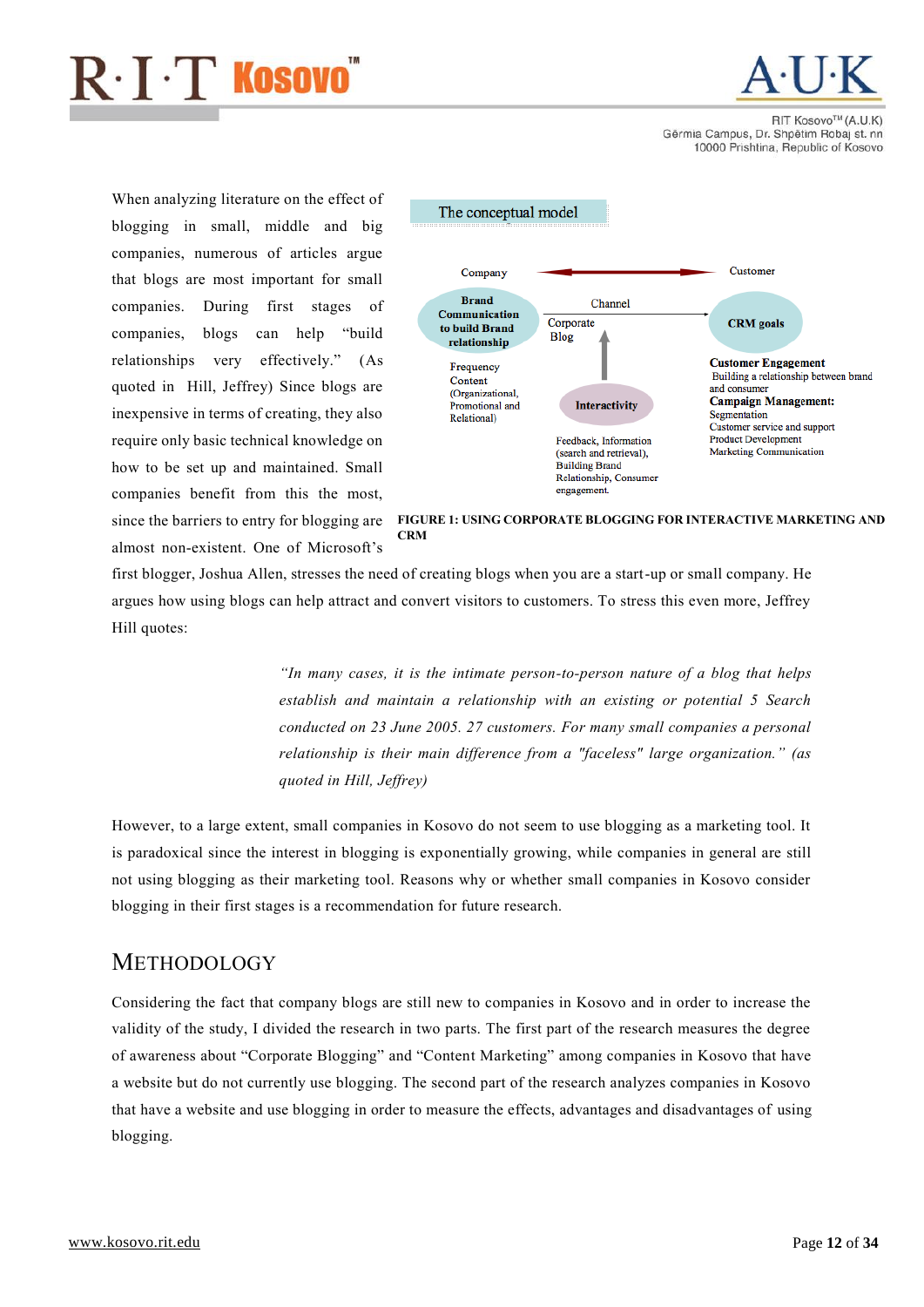<span id="page-13-2"></span>

### <span id="page-13-0"></span>SELECTION OF PARTICIPANTS

### <span id="page-13-1"></span>FIRST PART

After obtaining data from the Kosovo Agency of Statistics regarding number, names, description and other information of companies in Kosovo, I went through all the companies and identified those that had a website. From the list of companies that had a website, I selected a convenience sample of 95 companies. The chosen companies were further analyzed in terms of content and frequency of updating their websites as well as their content blogging—or lack thereof. If they were doing blogging, they were immediately put into the second part of the research and they were analyzed separately.

In order to gather data, I initiated a web-based survey for companies that were not located in Prishtina. Additionally, by using quantitative research methods, I was able to detect why these companies do not do blogging, whether they are aware of the term and their future plans. The survey did not include open -ended questions, but if someone taking the survey had additional things to say, their responses were recorded.

#### **PROCEDURE**

Before visiting any of the companies for the survey, an e-mail was sent to invite each participant in my study (see Appendix A). If the participants did not respond, I either went to their company headquarters or sent another e-mail for reminding purposes. The purpose of this procedure was to increase the response rate.

For companies which were located outside the area of Prishtina, I created an online survey. To be in line with the Social and Behavioral Responsible Conduct of Research at RIT, all responses were confidential and respondents were aware of all their rights. The consent letter can be found in Appendix D.

#### <span id="page-13-3"></span>DATA ANALYSIS

Reponses were analyzed using IBM SPSS, in order to analyze responses using cross tabulations. Survey answers were analyzed using SPSS cross tabulation. It is worth mentioning that out of 95 invitations to participate in the study, only 45 responded initially. In order to reach to a minimum of 60 responses, the survey was re-sent to the companies who had not responded where 15 more companies responded. The names of the companies will remain confidential throughout the study.

### <span id="page-13-4"></span>SECOND PART: INTERVIEWS

The second part of the research was meant to interview people from companies in Kosovo that use blogging in their websites. The interviewees were selected using non-random sampling, precisely 'purposive sampling' form where the researcher identifies sources where the best information could be drawn. A qualitative method was chosen in order to allow people bring in useful information on how blogging has proven to be either beneficial or non-beneficial to their company. These companies, which are very few in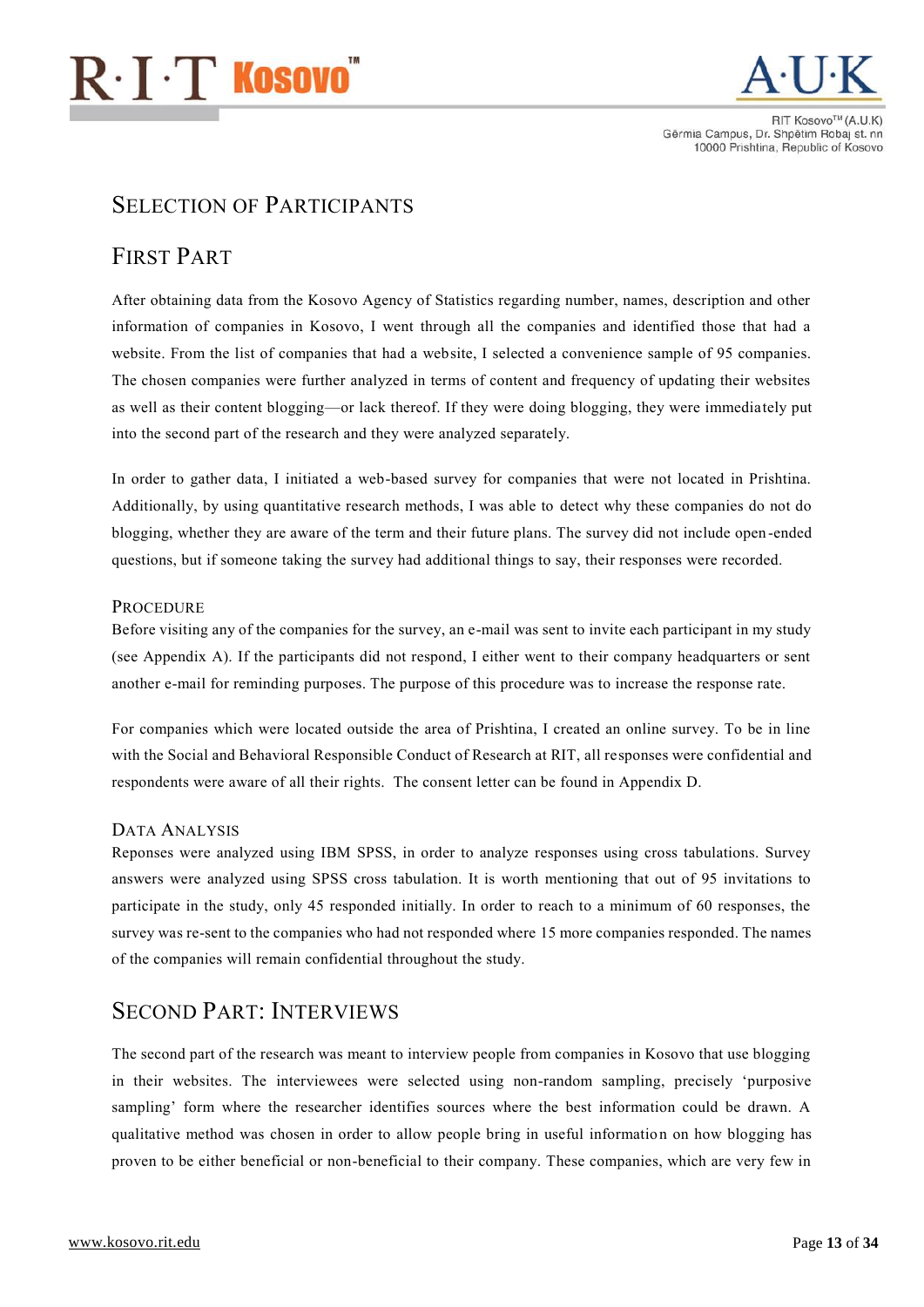

**RIT KOSOVO<sup>TM</sup>** (A LLK) Gërmia Campus, Dr. Shpëtim Robaj st. nn 10000 Prishtina, Republic of Kosovo

Kosovo, were used as case-studies. For interview questions, see Appendix D. The interviews carried out for this research were face-to-face interviews and telephone interviews. Telephone interviews were longer than face-to-face interviews as the interviewees, for some reason, felt more comfortable discussing about the topic via telephone. Interviews were then translated into verbatim transcripts. These transcripts were helpful in determining the assumptions, patterns, categories and other information from the interviewees. The patterns found during interviews were later put into a pattern matrix that allowed closer look on the exact intentions of why they used, what benefits, drawbacks and future plans on blogging or content marketing were.





#### <span id="page-14-0"></span>ANALYSIS OF RESULTS

This part of the study focuses on the analysis of the results from the surveys with companies and interviewees' perceptions of using blogging as a marketing tool. Apart from measuring

awareness of Kosovar companies of the concept of corporate blogging, other points measured were reasons why some companies do not even have a website, why some have a website and whether they consider switching to more rich content websites in the future.

### <span id="page-14-1"></span>MEASURING AWARENESS

One of the crucial aspects of this study was to measure whether companies in Kosovo are aware of corporate blogging. Since blogging is a new trend, especially in Kosovo, website analysis of some companies in Kosovo allowed to determine that most of the companies are not using blogging and may be not aware of the concept. However, out of 75 respondents, 72.97% of them said that they are aware of the concept, while 27.03% were not aware.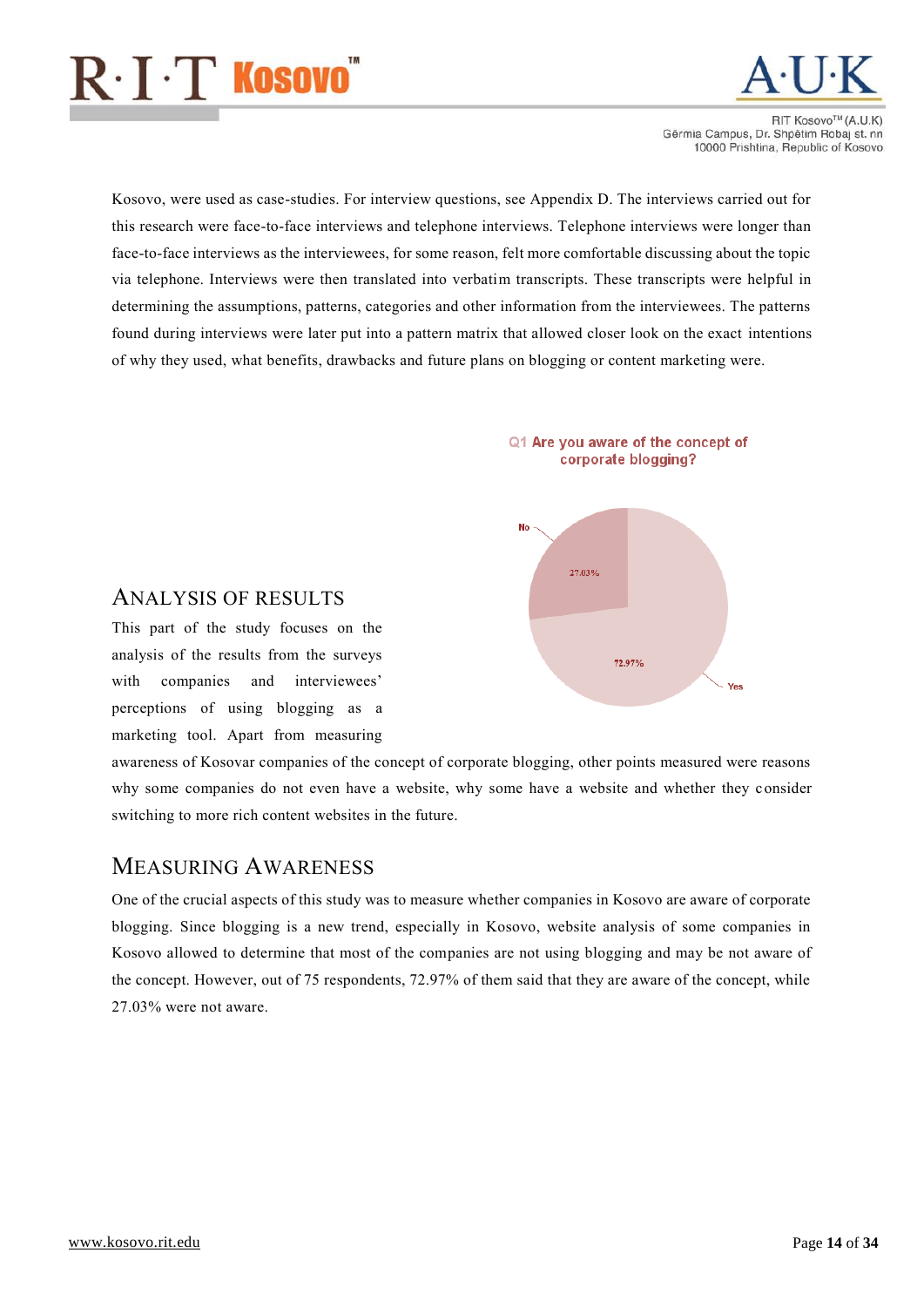

**RIT KOSOVOTM (A LLK)** Gërmia Campus, Dr. Shpëtim Robaj st. nn 10000 Prishtina, Republic of Kosovo



When asked about the growing importance of the trend of blogging, 83.78% agreed that they are aware of the growing importance. However, this number of companies who are aware of the importance of blogging does not match with the fact that 65% of them have promotional websites (discussed later on the analysis), websites that are solely focused on displaying products and services and are not focused on producing content. The results of awareness suggest that more than half of the companies are aware of the concept and the

growing importance, but more than half of them are still not incorporating tools of corporate blogging or content marketing.

### <span id="page-15-0"></span>MARKETING CHALLENGES

Since blogging or content marketing is connected to marketing and communication within a company, the study also aimed at detecting the challenges and the focus that companies in Kosovo have. Two of the biggest challenges for them are training the team and hiring high skilled labor. These two challenges are certainly not new in general, but they are one of the challenges that have continuously persisted in almost all markets, and especially Kosovar market. This leads to the belief that the challenge of hiring and training may be the reason why some companies view corporate blogging or content marketing as costly, as the team should be trained to blog. This issue or mismatch of information here appears to be interesting and worth researching in the future. None of the respondents specified any other challenge, but budget and return on investment were also important. Literature review suggests that the team responsible of blogging or content marketing should be passionate and fully aware about the company's goals, otherwise the content will most probably not represent the true objectives of the company.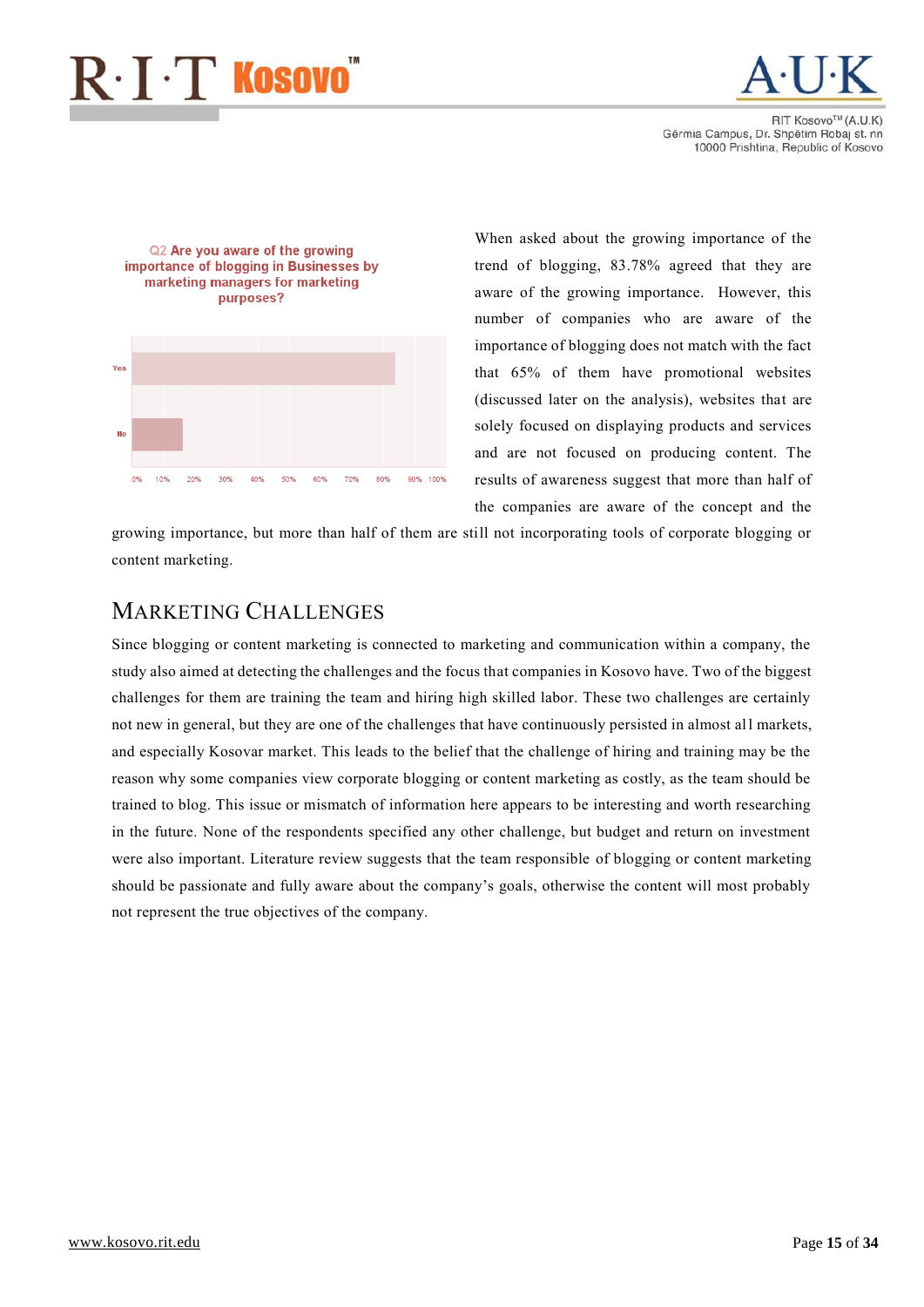

**BIT KOSOVOTM (A LLK)** Gërmia Campus, Dr. Shpëtim Robaj st. nn 10000 Prishtina, Republic of Kosovo



### <span id="page-16-0"></span>**WEBSITES**

Analysis of the respondents' websites allowed the researcher to evidence the frequency of posting and content. It is crucial to note that some of the companies researched did not have websites, and these companies were asked for reasons why they do not have a website that are shown later on the study. The reason why the sample include companies that did not have websites was to measure the reasons why these companies did not have websites and whether they believe they will switch in the future.

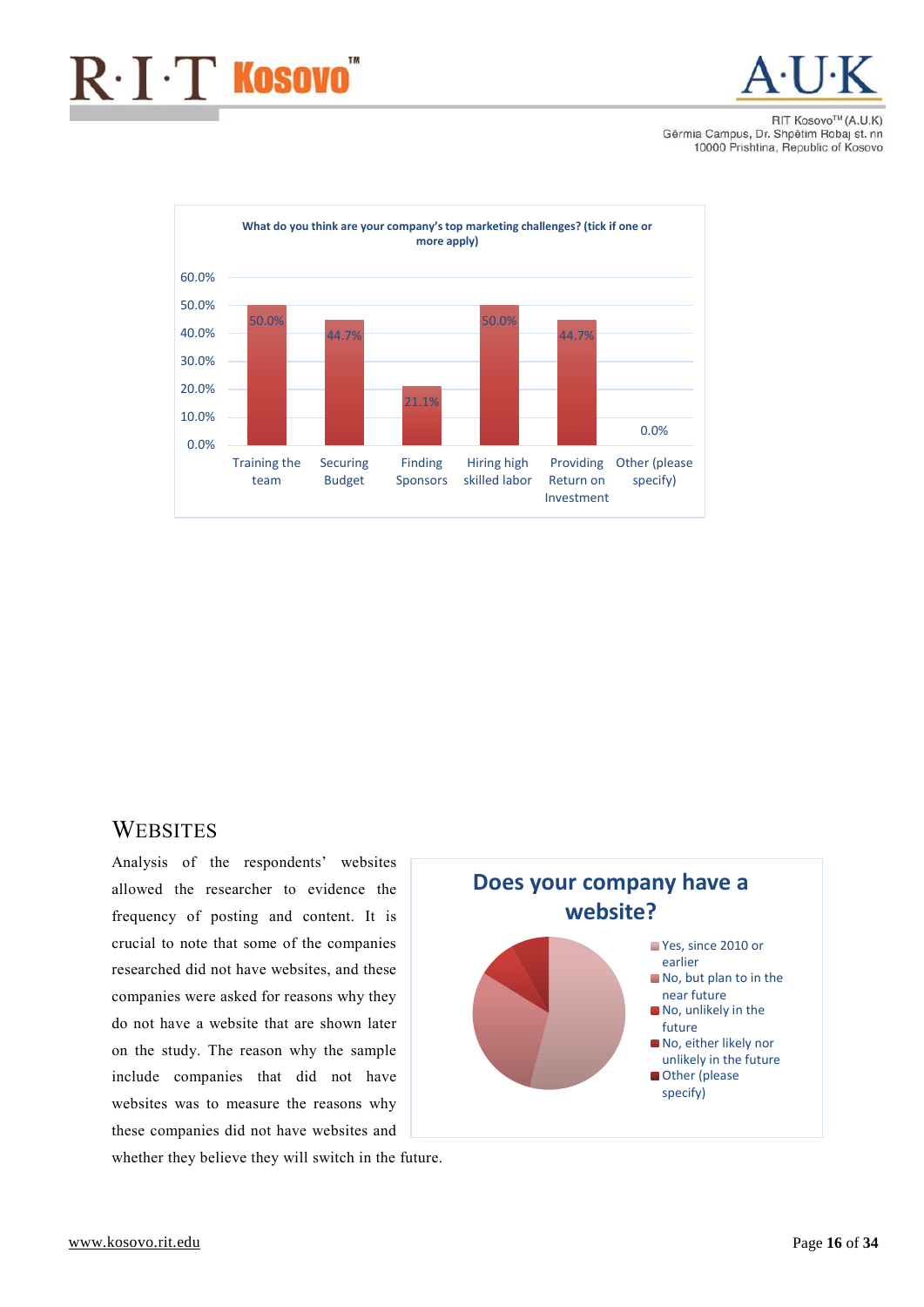

RIT Kosovo™ (A.U.K) Gërmia Campus, Dr. Shpëtim Robaj st. nn 10000 Prishtina, Republic of Kosovo

A number of 45.9% showed companies who do not have websites, 29.7% of them planning to open one in the future, 8.1% of them that think that opening a website is unlikely in the future, and 8.1% of them thinking either likely nor unlikely. The main reason why these companies do not have a website was that most of them use social media instead of websites. Using social media platforms such as Facebook, Twitter and Instagram has recently shown an increase in use, especially in Kosovo. The newly features added such as sponsorship allow companies to easily advertise their products and services on these platforms without the need of opening websites. Some even believe that opening a website is costly in terms of money and time and is not relevant to their company. Again, this point connects to the marketing challenges that companies face when hiring and training team, which is costly to them. Confidentiality issues and information security are not as important as other reasons, however, companies that use corporate blogging have reported having these issues and will be discussed later on the study.



#### Q9 What are some of your main reasons for having a website?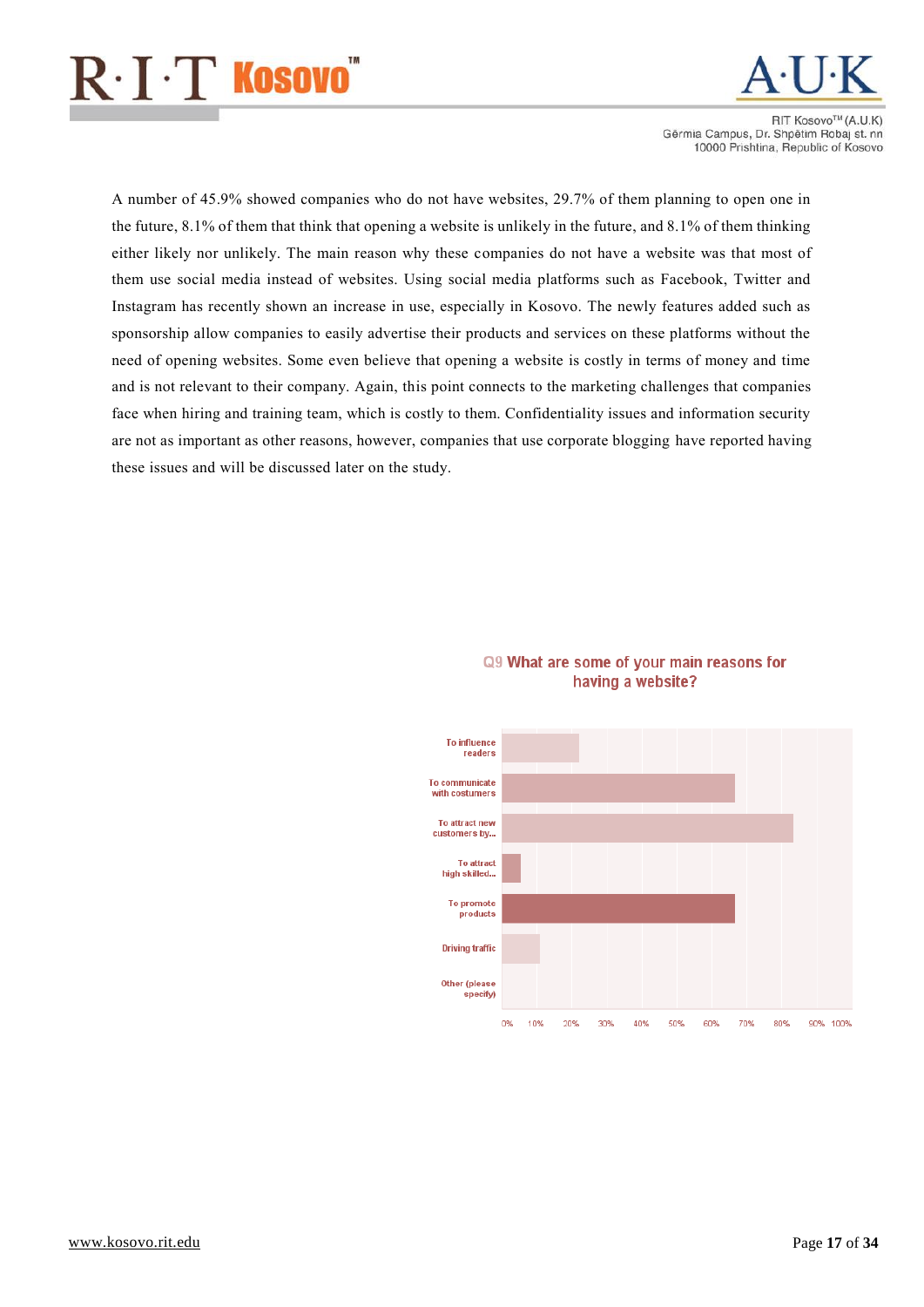## $\mathrm{R}\!\cdot\!\mathrm{I}\!\cdot\!\mathrm{T}$  Kosovo $\check{ }$



**RIT KOSOVOTM (A LLK)** Gërmia Campus, Dr. Shpëtim Robaj st. nn 10000 Prishtina, Republic of Kosovo



On the other spectrum, companies that have websites have shown that one of the main reasons they have a website is to attract new consumers, communicate with current ones, and promote their products and services. It is important to note that all companies that had websites were using promotional websites instead of content. Reasons for this were that having a promotional website required low costs in maintaining the website, since updating was very infrequent, and the design of the website is what draws customer's attention the most. However, areas in which they believe they should improve in the future include improving content and design design of websites.

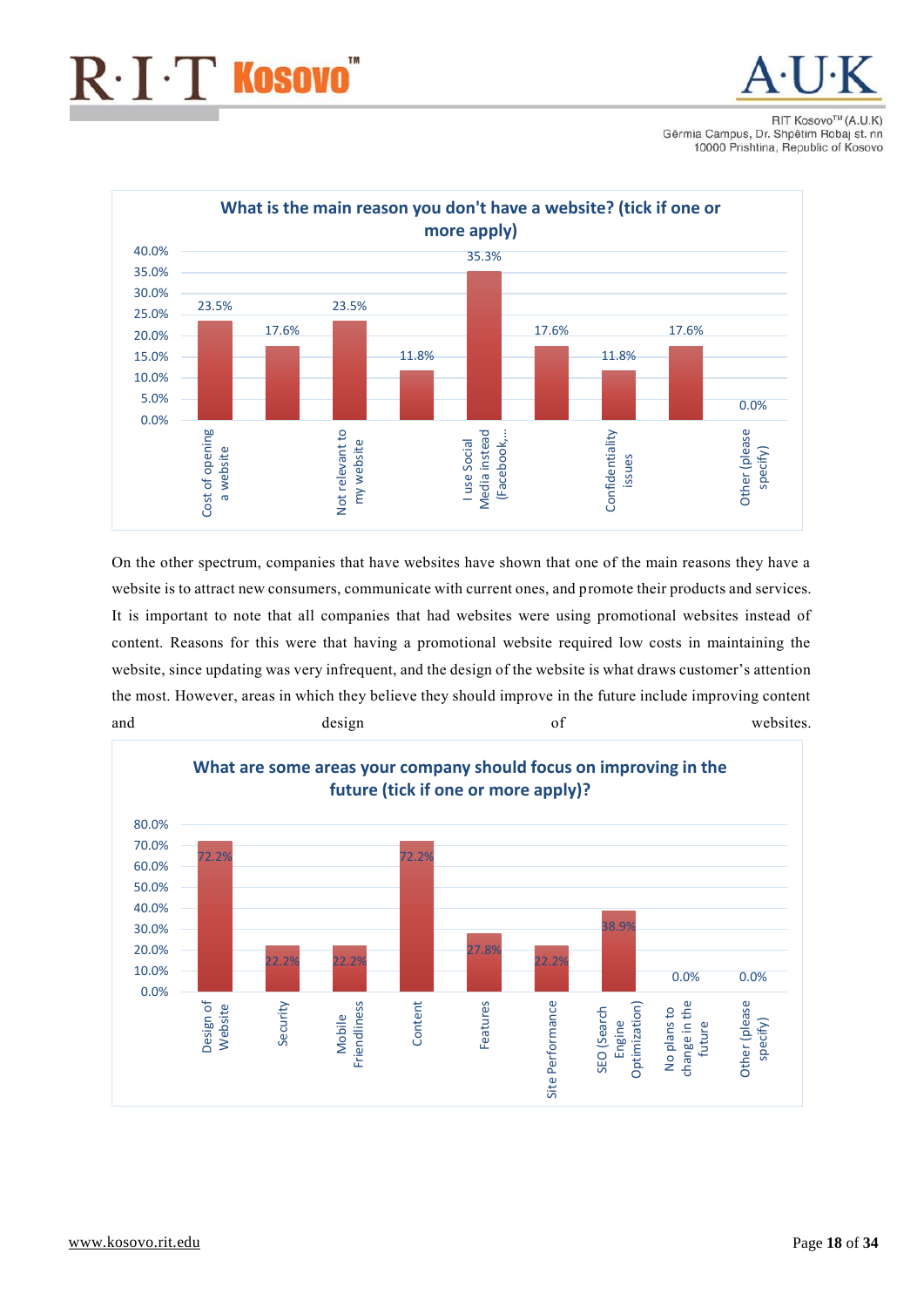

Out of all the respondents, 64% stated that they would like to switch to content websites in the future by also giving the following reasons:

- To educate and inform consumers
- Because it helps with google ranking (SEO)
- Would be easier to reach to consumers
- Blogging is a new marketing strategy that we are approaching so we have to regularly update our websites with quality content.

On the contrary, when asked why 36% of them would not switch to content websites in the future, some stated their reasons as follows:

- Not enough/detailed info. We don't know the audience/end results, as well as knowledge/professionalism of bloggers. But, definitely looking forward to try something new.
- Because of the massive information overload, stressing out the end-user.
- I don't think it is useful.

When asked that whether they believe soft or hard skills are more important on todays' company environments, 51% argued that both are very important, but soft skills are becoming slightly more important. Lastly, on average, companies surveyed think that corporate blogging in Kosovar company is neither important nor not important.

### <span id="page-19-0"></span>COMPANY FOCUS & MARKET FOCUS

In accordance with most the literature review, the current company environment requires a special approach to customer relationships. Customers are a key component of marketers who want to deliver a better experience of their brand. Having a strategic marketing plan can be a competitive advantage. Based on survey results, 55.8% of the companies were primarily focused on customers, concretely



on relationship marketing. As stated above in Small Companies and Blogging in the Literature Review section, besides improving marketing transactions, financial performance etc., relationship marketing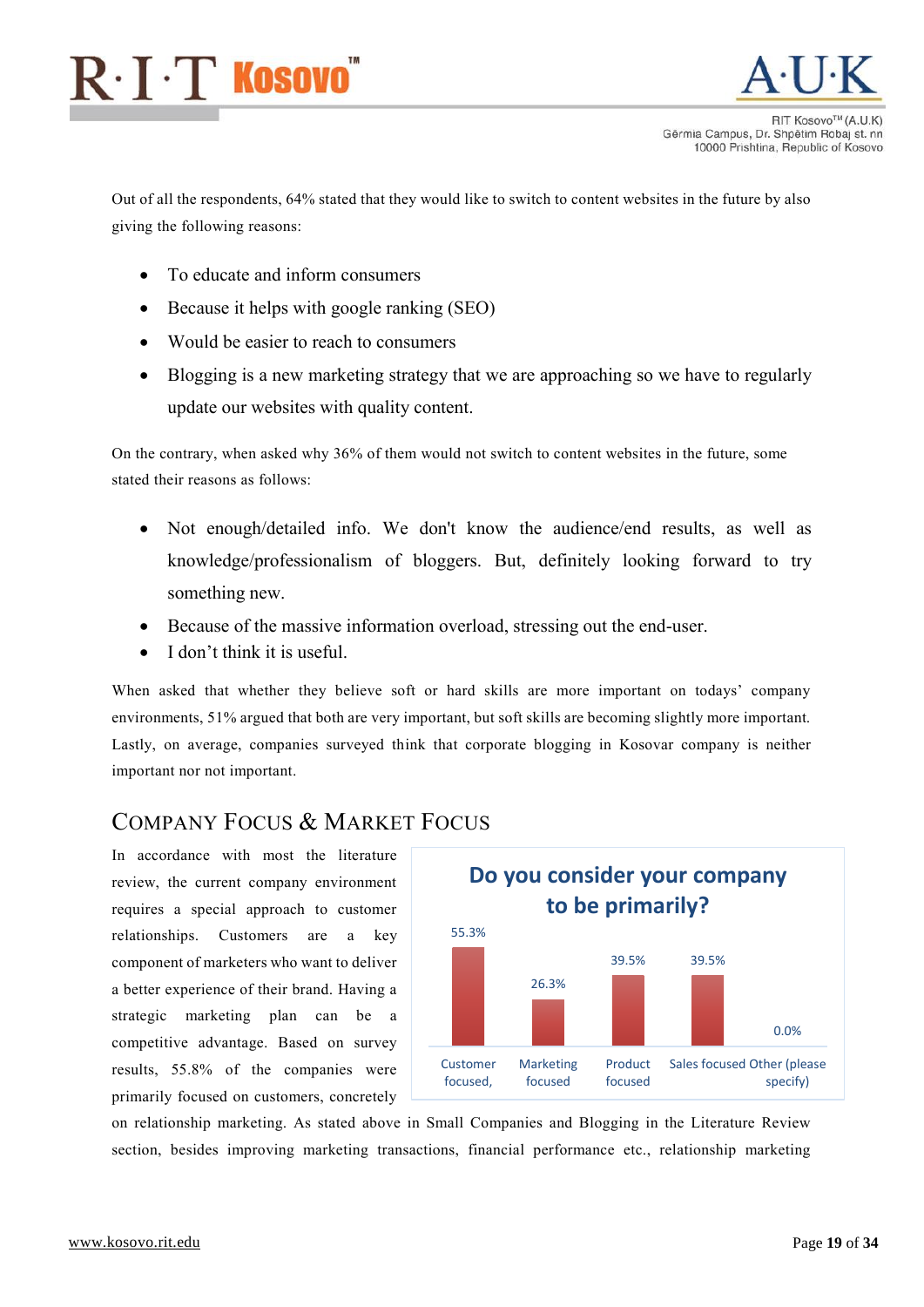## $R \cdot I \cdot T$  Kosovo $\tilde{R}$



**BIT KOSOVO<sup>TM</sup>** (A LLK) Gërmia Campus, Dr. Shpëtim Robaj st. nn 10000 Prishtina, Republic of Kosovo

enables companies to add value to joint performance marketing activities and therefore lead to benefits such as satisfaction, commitment and trust.

As for marketing priorities, increasing sales volume is one of the classic priorities that has persisted since a long time, but right after this the companies are prioritizing reaching the right audiences and creating quality content. This, however, does not match with the fact that 64.7% of the companies who have websites consider their websites promotional, websites that are solely focused on promoting their products/services and are characterized by lack of authentic voice.



The above responses show a clear mix and match of the characteristics of transactional and relationship marketing, a model adopted by Sammie and Walters. Most of the respondents argued that their companies are focused on customers, a characteristic that is high in relationship marketing. However, when the questions were on marketing and sales, most of them argued that they were more focused on making the sale rather than mutual satisfaction between customers and them. While respondents recognize the role that the

customers have in defining the value they desire and as purchasers, they still believe that having promotional websites is easier, cheaper and better for their companies. The respondents revealed that their marketing focus is primarily customer acquisition, with only two respondents failing to mention this point and arguing that their marketing focus is on customer retention. This result tends to confirm the view that companies in Kosovo

Table 1.2: Major Characteristics of Transactional and Relationship Marketing<sup>2</sup>

| Criteria                              | <b>Transactional Marketing</b>                           | <b>Relationship Marketing</b>                     |
|---------------------------------------|----------------------------------------------------------|---------------------------------------------------|
| <b>Marketing Focus</b>                | <b>Customer Acquisition</b>                              | <b>Customer Retention</b>                         |
| <b>Time Orientation</b>               | <b>Short Term</b>                                        | Long Term                                         |
| <b>Marketing Goal</b>                 | Make the Sale                                            | <b>Mutual Satisfaction</b>                        |
| <b>Relationship Focus</b>             | <b>Create Exchanges</b>                                  | Create Value                                      |
| <b>Customer Service Priority</b>      | Low                                                      | High                                              |
| <b>Customer Contact</b>               | Low to Moderate                                          | Frequent                                          |
| <b>Commitment to Customers</b>        | Low                                                      | High                                              |
| Characteristics of the<br>Interaction | Adversarial, Manipulation,<br><b>Conflict Resolution</b> | Cooperation, Trust, Mutual<br>Respect. Confidence |

FIGURE 2: CUSTOMER RELATIONSHIP MANAGEMENT - HTTP://KFKNOWLEDGEBANK.KAPLAN.CO.UK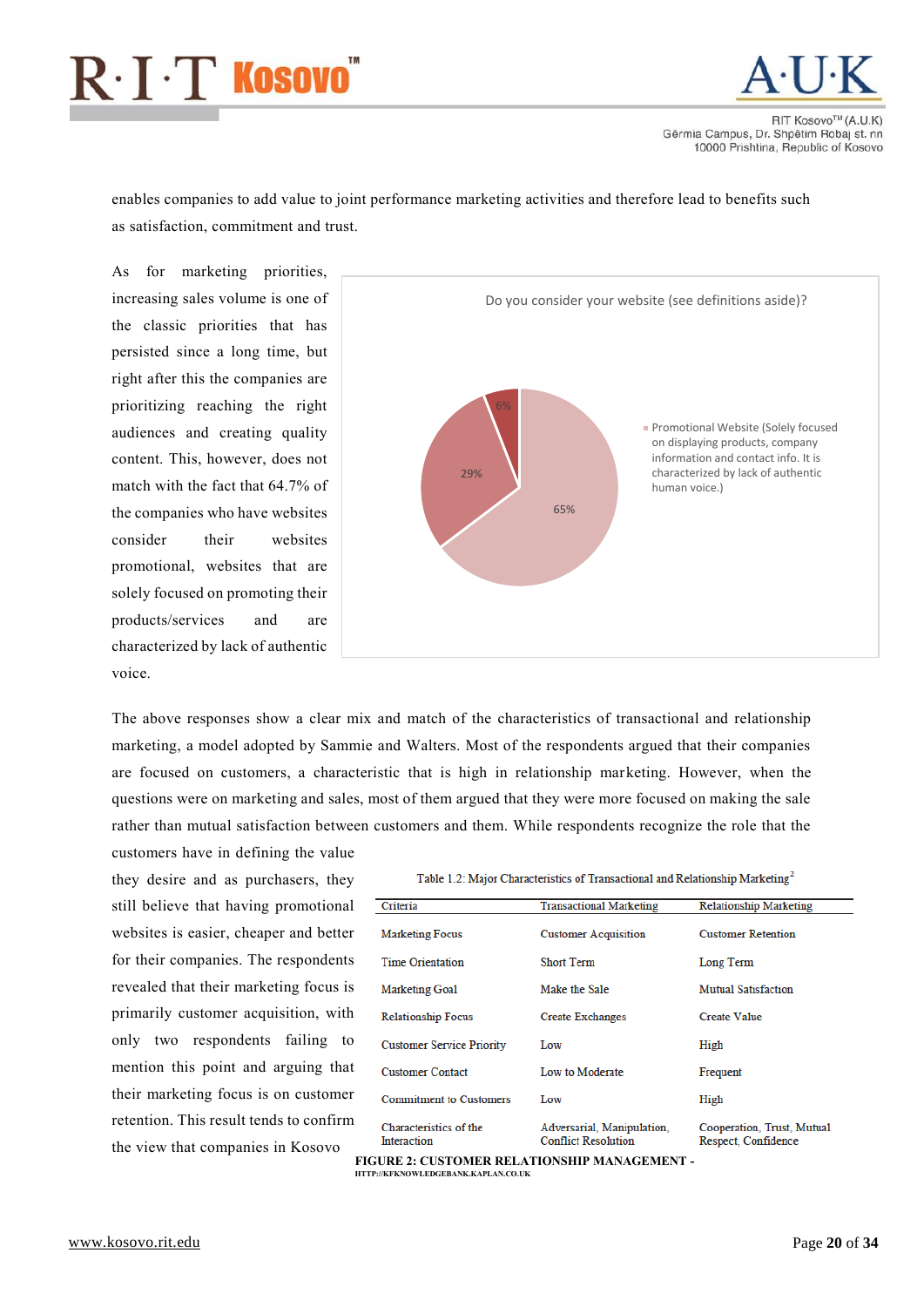## $R \cdot I \cdot T$  Kosovo $\tilde{ }$



**RIT KOSOVO™ (A II K** Gërmia Campus, Dr. Shpëtim Robaj st. nn 10000 Prishtina, Republic of Kosovo

are not mainly concerned with blogging or content marketing solely because their marketing focus is not on retaining but acquiring.

### <span id="page-21-0"></span>INTERVIEW ANALYSIS

### <span id="page-21-1"></span>WHY INTERVIEWERS CHOSE TO HAVE BLOGS

Interviewees claimed that the main purpose of having a website is connecting to customers and delivering accurate information. However, those that had a more sensitive website, a hypothetical example would be a website related to men's health, argued that their purpose is very specific and their targeted audience is, in line with the analogy of the hypothetical example, mostly men who are interested in the type of health service we offer. One of the interviewees whose main goal is to provide community services in the health sector, argued that the main reason for having a blog is:

"Given the nature of our site, we are directly linked with patients which we monitor in the center, and this tells that our page has as the main goal the delivery of information regarding health to a broader spectrum at some extent, but we are mainly focused on our patients."

*"The aim of the blog / our site is to disseminate* 

*accurate information to the layer of the women who are unable to attend classes for pregnant sessions."*

On the other hand, interviewees that had a more general website, a hypothetical example would be a website related to graphic design, argue that their purpose is to target their already loyal customers but also to attract new ones from different spheres. One important thing to note is that some of the interviewees, those who had websites related to the area of graphic design, public

relations, marketing and advertising, used blogging in hopes of outsourcing in the future. Outsourcing, although not an initial research question, appeared to be much present in most of the respondents. Although it is clear that this varied among different types of companies, most of the companies interviewed believe blogging is the method to draw traffic by companies who are willing to outsource in Kosovo. This pattern is supported by evidence that suggests that web searches are the best way for B2B as they companies search for content rather than Facebook or other social media posts. Blogging attracts and convinces in a different way from social media, and that is why most of the interviewees used it for outsourcing opportunities.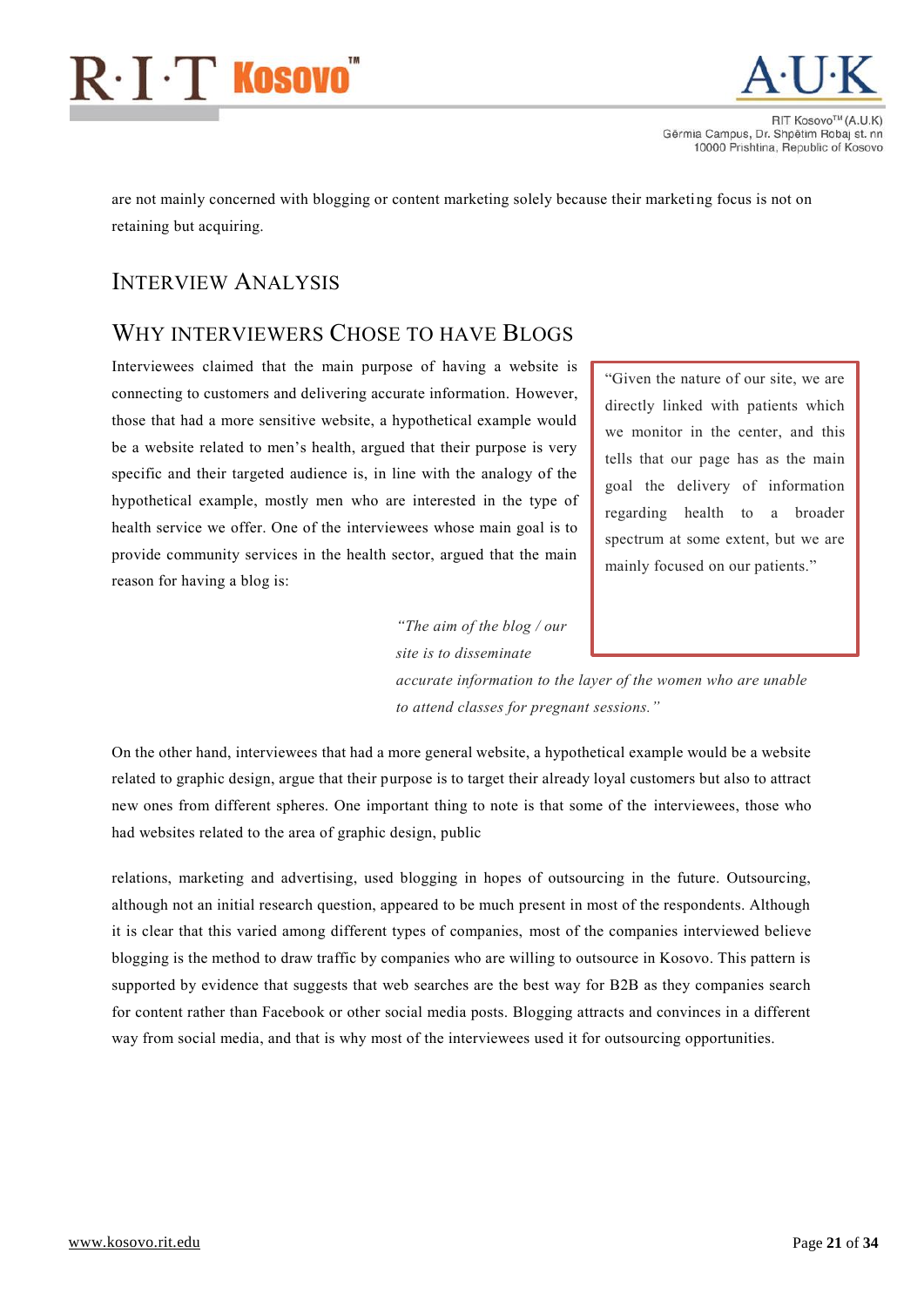

**BIT KOSOVOTM (A LLK)** Gërmia Campus, Dr. Shpëtim Robaj st. nn 10000 Prishtina, Republic of Kosovo

| Interviewees | <b>Attracting new</b><br>customers | <b>Spread</b><br>important<br>information | Relationship<br><b>Building</b> | <b>Networking</b> | <b>SEO</b> | Outsourcing<br>Opportunities |
|--------------|------------------------------------|-------------------------------------------|---------------------------------|-------------------|------------|------------------------------|
| #1           | $\ast$                             |                                           |                                 | $\ast$            | $\ast$     | $\ast$                       |
| #2           | $\ast$                             |                                           | $\ast$                          | $\ast$            | $\ast$     | $\ast$                       |
| #3           | $\ast$                             | $\ast$                                    | $\ast$                          | $\ast$            |            |                              |
| #4           | $\ast$                             |                                           |                                 | $\ast$            | $\ast$     | $\ast$                       |
| #5           | $\ast$                             | $\ast$                                    | $\ast$                          |                   |            | $\ast$                       |

#### TABLE 1 PATTERN MATRIX

This Pattern matrix shows the areas where the interviewees felt they dedicated the most focus. It is clearly shown that all of the interviewees use their blogs to attract new customers and networking. Interviewees who believed their blog offered them outsourcing opportunities, gave importance to SEO because it allows outsourcing companies to reach to them quicker.

Literature review suggested that one of the most popular cited marketing benefits is continuous communicating with customers. Customer feedback via comments was one of the benefits that interviewees viewed as a valuable basis of marketing information.

### <span id="page-22-0"></span>UPDATING AND MAINTAINING THE WEBSITE

When interviewees were asked about who is responsible for managing the blog, all of the them claimed they do not have a specific person dealing with updates, rather most of the people had access to the blogging part of the website and published articles with the consent of the majority. In order to induce traffic in their websites, most of them re-posted some of their old posts, mostly a rework or an update to an old post, when they did not have new topics, or they produced new content. One of the best ways of improving SEO was using keywords or hashtags depending on the type of blogpost. Most of their traffic came from using keywords, and this was also their best way of targeting international companies and other cultures.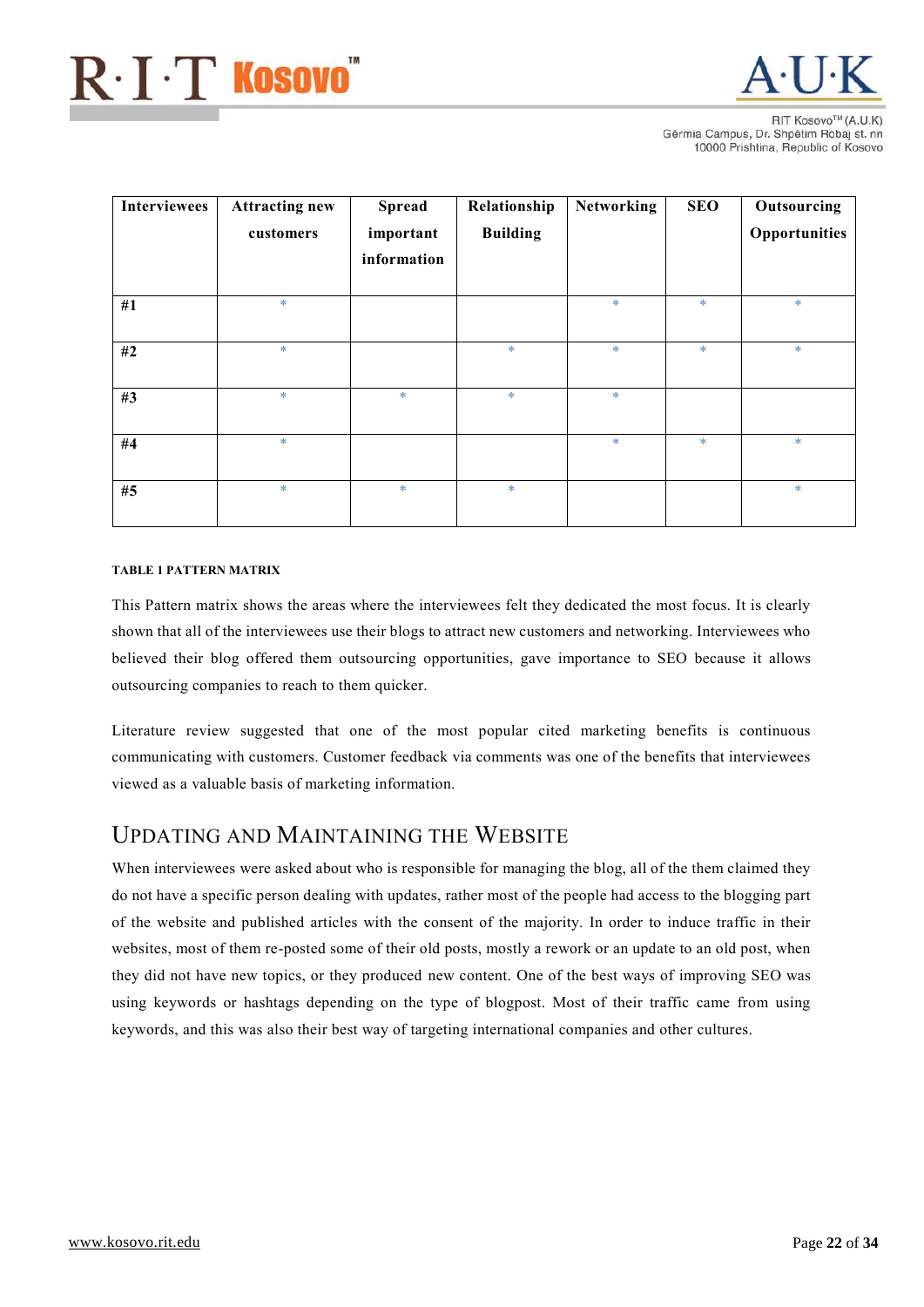

| <b>Interviewees</b> | <b>Frequency of Updating</b> | <b>Average Time Spent (per</b><br>blog) |
|---------------------|------------------------------|-----------------------------------------|
| #1                  | Once per week                | 1 hour                                  |
| #2                  | Once per week                | 1 hour                                  |
| #3                  | 3-4 times per week           | 2-3 hours                               |
| #4                  | 1-2 times per week           | 1 hour                                  |
| #5                  | 1-2 times per week           | 1 hour                                  |

#### TABLE 2: FREQUENCY OF UPDATING

In the beginning of creating blogs and writing content, most argued that they updated their websites more than once a week, because their goal was to show readers how committed they are to writing quality content. One pattern I noticed throughout the interviews was that respondents did not feel the need of updating their websites more than once per week because the topic of the blogpost had to be analyzed and thought well before posted. Further, half of them had a specific day in which they posted, whereas others had a more adhoc approach.

### <span id="page-23-0"></span>TIME TAKEN FOR PRODUCING CONTENT

Depending on the topic, most of the interviewees argued they spend 1-2 hours producing a post, but updating a specific part of the website only took them about 5-10 minutes. Throughout interviews I was able to find out that all of them spent at least 3 hours to write a blog post when they first started writing. Since then, most of them have gotten better and faster and are usually aware of what the audience is attracted to. However, writing content is not just choosing a topic and writing, but it has other components imbedded. The part that takes most of the time is research and pictures. Most of them spend most of their time researching on topics and gathering appropriate information. Pictures, on the other hand, are a component that require Authorization Rights when using them. The biggest problem of writing content that one of the respondent noticed is as quoted:

> *"the lack of specific terms in the Albanian language is one of our biggest problems. Despite this, lack of access to certain laws is also another problem."*

Besides these issues, companies want to make sure that the content they produce goes in line with the company's voice, meaning it represents fully the company and not the person who is producing the content.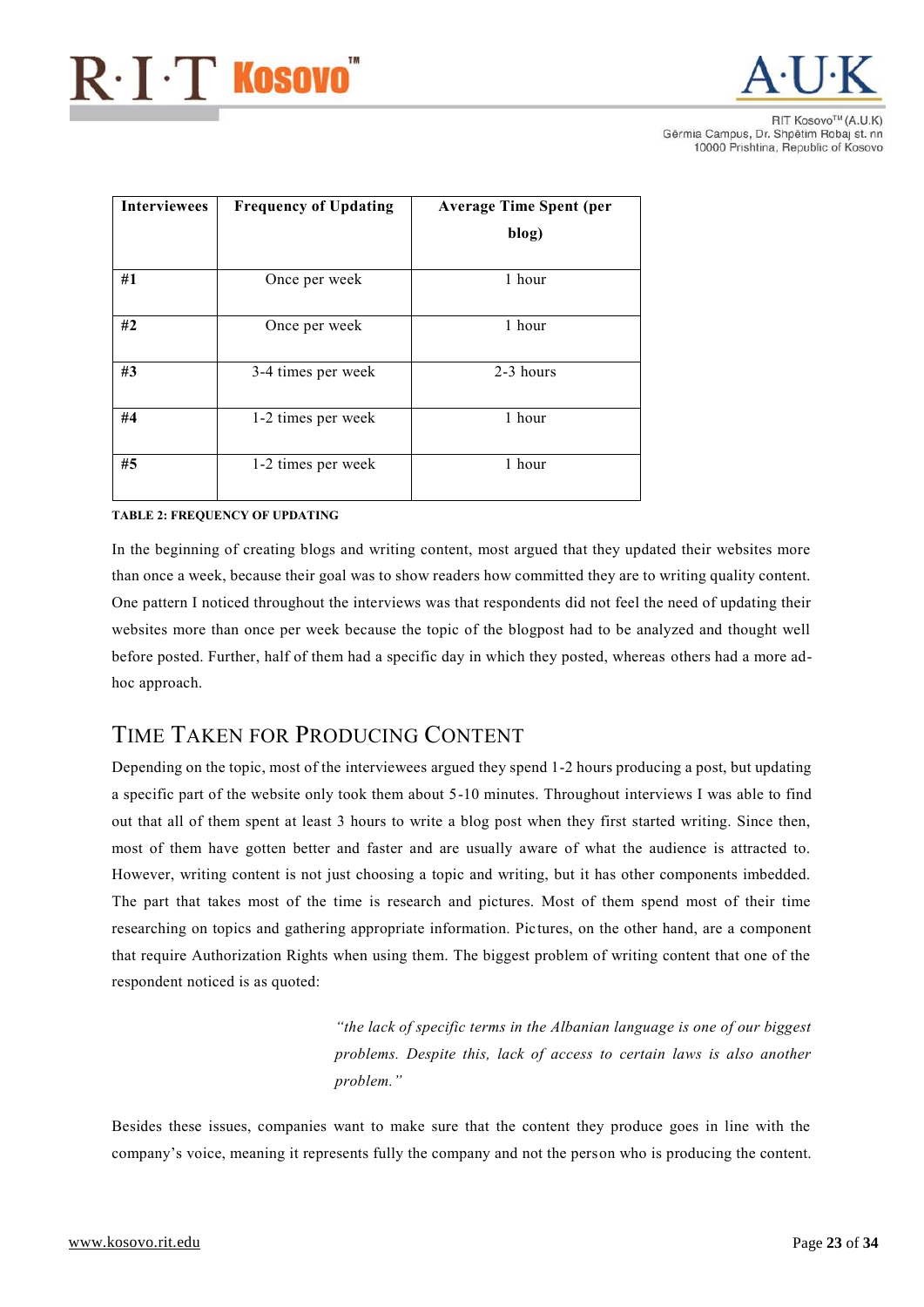# $\mathsf{R}\!\cdot\!\mathbf{I}\!\cdot\!\mathbf{T}$  Kosovo $\check{~}$



**RIT KOSOVO™ (A II K** Gërmia Campus, Dr. Shpëtim Robaj st. nn 10000 Prishtina, Republic of Kosovo

Making sure the content represents the company is time consuming since the articles have to go through two or three people who analyze the content.

### <span id="page-24-0"></span>RETURN ON INVESTMENT

Most of the benefits brought by corporate blogging were reaching audiences, whether for potential outsourcing or customers. However, one of the things they all had problems with was measuring the return on investment. Nearly all the interviewees argued that there are no tools in measuring the degree to how much blogging is bringing them return on investment. First, if the blogposts increased traffic in the website, traffic would not always mean new customers or new potential outsourcing. Also, it largely depends on the type of the company. For example, one of the interviewees argued that they use blogging solely to inform a certain sector of the population for a variety of issues. In this case, return on investment cannot be measured since it is not the goal of why they use blogging. Whether there has been an improve in the conditions of the readers, meaning it has improved social welfare if the company blogs about health, mental, physical or other conditions, is another aspect that is also extremely hard to measure. In conclusion, there is no conclusive evidence to suggest that blogging is worth the time and money invested, but the initial investment is very minimal.

### <span id="page-24-1"></span>RISKS OF BLOGGING

Some of the interviewees stressed the fact that posting content online comes with responsibility. Content should be analyzed carefully because the probability of misinterpreting the content is high. Another factor introduced when blogging is that engaging customers online means they can easily post comments and respond to the content however they may feel like doing. Responding to comments is where most of the interviewees had problem with, as they needed to follow a structured and careful approach. "*Controversial content is the worst*."- said one of the interviewees whose company had to write about controversial topics. Monitoring the blog and its consistence is key to maintaining a positive view on the company. However, some of the interviewees whose content was not as controversial as others argued that this does not appear to be a problem for them.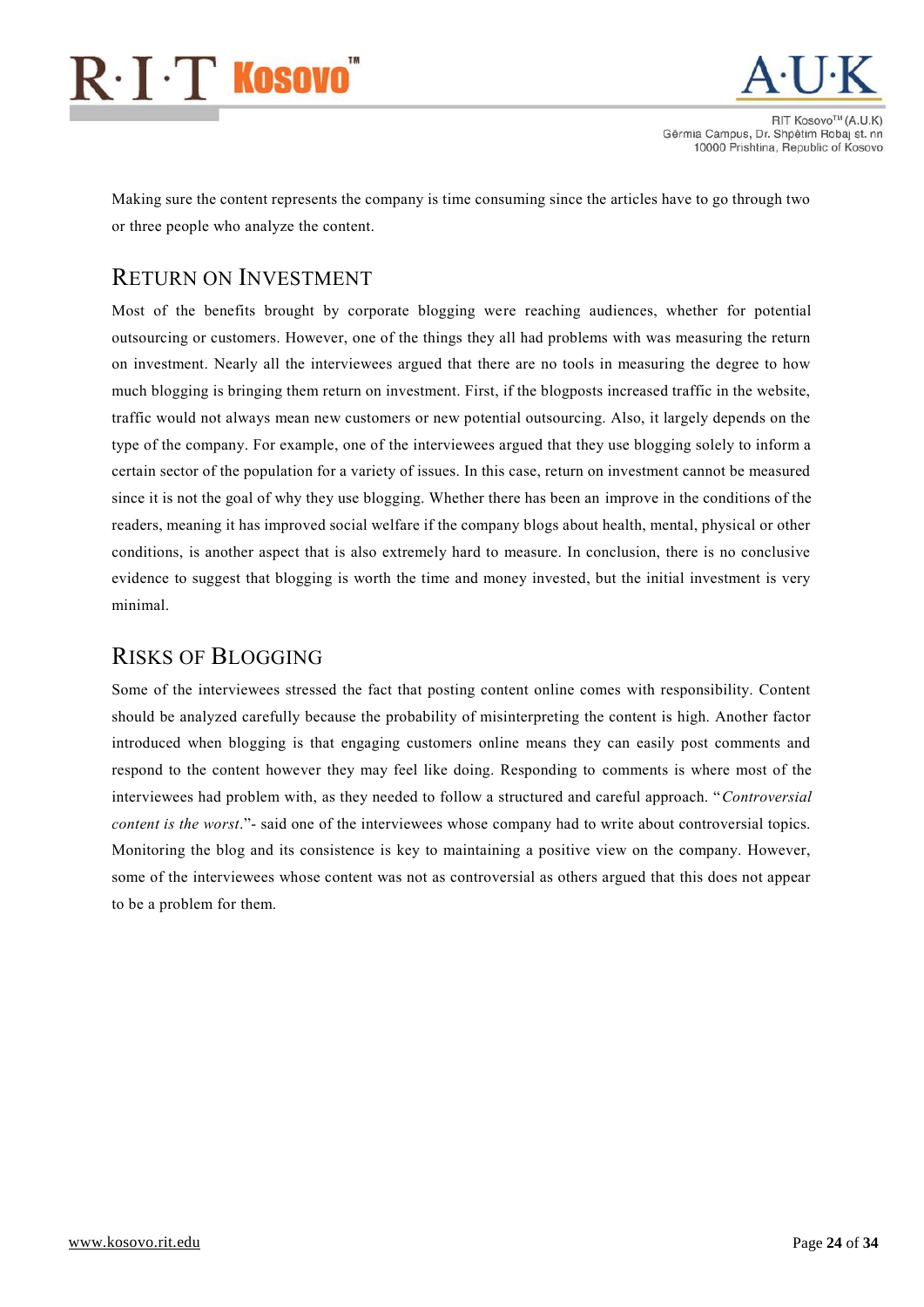## $\mathbf{R}\cdot\mathbf{I}\cdot\mathbf{T}$  Kosovo $^{\circ}$



**BIT KOSOVOTM (A LLK)** Gërmia Campus, Dr. Shpëtim Robaj st. nn 10000 Prishtina, Republic of Kosovo

### <span id="page-25-0"></span>LIMITATIONS AND CONSTRAINTS

<span id="page-25-1"></span>The first and most important limitation is that not many companies in Kosovo have appeared to be interested in studies regarding blogging and content marketing and it was hard to get a representative number of companies that would participate in the study. Also, blogging is a new concept and there is lack of research on exact effectiveness of corporate blogging as a marketing tool. Due to this, it was hard to base the results on other studies and compare to the case of Kosovo. Lack of understanding of the topic was the biggest barrier in getting respondents attracted to the topic. In order to get a better perspective on the issue, the study should be continued for a longer period of time and also be expanded to the perspective of blog readers. Blog readers would give an important insight on the topic since they would show how blogs affect them and their perspective on brand image. Another consideration would be to track companies that have stated they will switch to content websites and see whether they will do so in the future. Also, it would be interesting to have a more definitive view on the companies who do not have websites but use social media portals and see whether they do blogging on Facebook or other portals instead of on a website. It could also be argued that qualitative research on the interview part is subjective, as the interviewees offered different experiences and opinions, and their opinions are not necessarily representing the majority.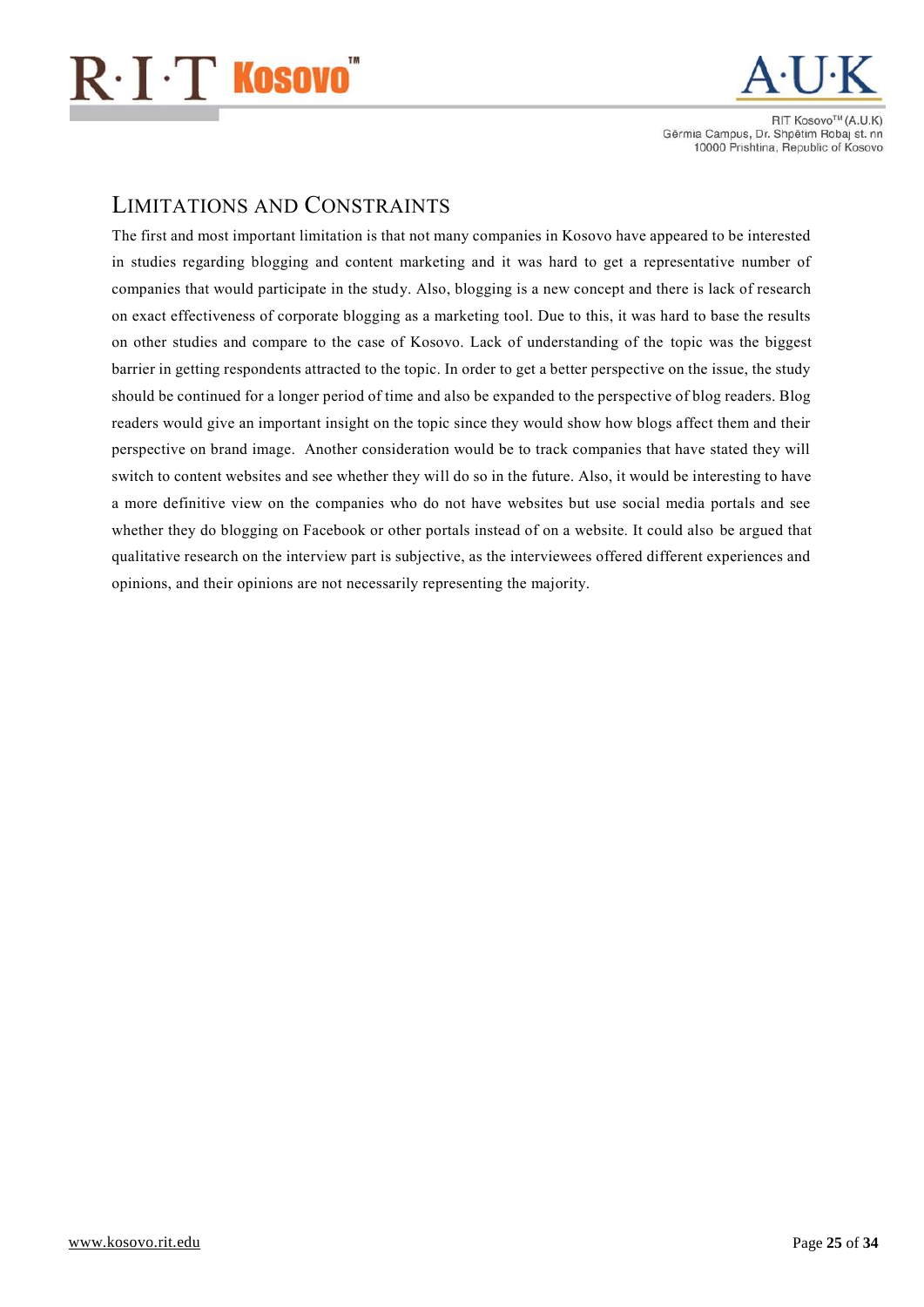

**RIT KOSOVOTM (A LLK)** Gërmia Campus, Dr. Shpëtim Robaj st. nn 10000 Prishtina, Republic of Kosovo

### **CONCLUSION**

The aims of this research were to measure awareness on corporate blogging or content marketing and determine whether companies in Kosovo consider using corporate blogging or content marketing in the future. The results of the study were inconclusive because of the response rate and the fact that the companies differ in their experiences. However, the research confirms an evident pattern found in most published literature that blogs can be beneficial to companies, and that there is a chance that some of the companies in the research switch to content websites in the future. Although these companies seemed to have understood the growing importance of blogging, they also showed unwillingness of updating and maintaining the blogs, as to some this was seen as costly. Further, the companies all saw an increasing importance of relationship marketing and connecting with customers. In this aspect, most of them were focused on using Facebook, Instagram or Twitter in reaching out to customers. However, none of the interviewees or surveyed companies who used blogging was not able to provide direct link to benefits of blogging, apart from increased traffic in their websites. Most of literature review discussed in this study highlighted the importance of blogging as an opportunity of being in dialogue with customers. One of the most important aspects of blogging was to allow communication between the views of the company and the views of the customers. A substantial dissimilarity between the results and published literature was that most of the surveyed companies and interviewees did not see blogging as a dialogue, rather a monologue with customers. Although most of the respondents had generally a positive view on blogging in the future, a number of constraints was clear during surveys and interviews. Apart from being seen as costly in financial terms, blogging appeared to be costlier in the aspects of time. Moreover, blogging required a basic understanding of SEO and other technical aspects that most of the respondents were unwilling to invest in. Potential barriers of blogging were also legal issues and the lack of specific terms in the Albanian language. Privacy was also regularly mentioned in the literature and was apparent in some of the responses. The last concern was that all of the respondents felt like they were *"blogging in the dark"* as they had no ways to measure the exact reaction and amount of impact they were transmitting. In conclusion, it is clear that most of the respondents believed the advantages of using blogging are greater than the disadvantages, however, it would be incorrect to assume that blogging would be beneficial to the point that it would cause companies to replace other public relations techniques.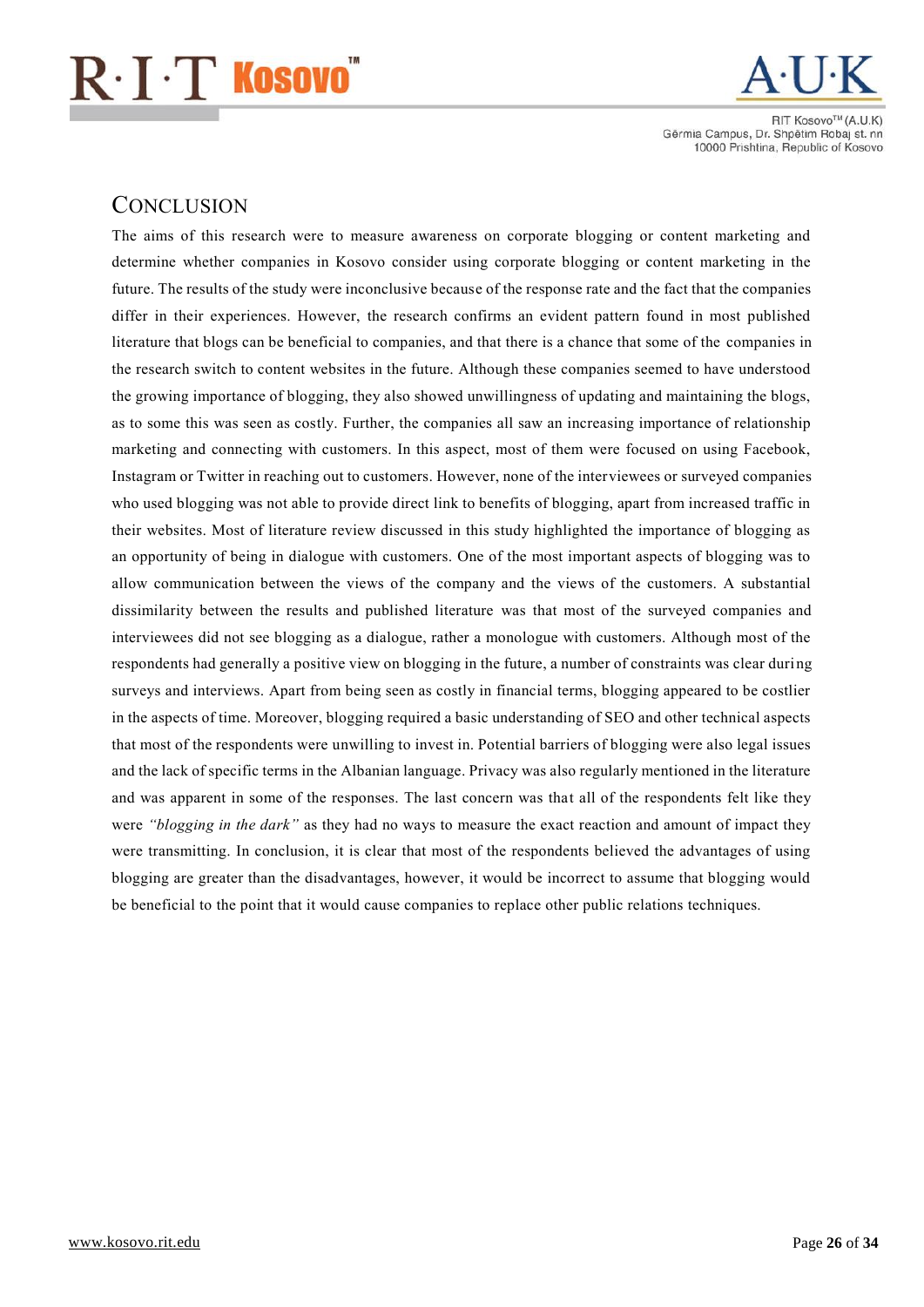



### <span id="page-27-0"></span>**APPENDICES**

### <span id="page-27-1"></span>APPENDIX A: METHOD OF CONTACT

### <span id="page-27-2"></span>E-MAIL

Hi,

My name is Fjoralba Krapi and I am a Bachelor student at RIT/Kosova (AUK). I have chosen corporate blogging as my thesis topic. I'm investigating the awareness, attitudes, perceptions, practices, and motivations of corporate bloggers in Kosovo. In order to do this, I need to question a number of companies in Kosovo and was wondering whether you would be willing to take part in this thesis project.

While studying your company's website, I feel convinced that you would be able to deliver valuable insights and perceptions into the area of corporate blogging. I am planning to conduct most of the surveys online through e-mails, please be aware that they will only take approximately 5-10 minutes.

It is important to note that very little academic research has been done in the area of corporate blogging and it will be interesting to see how the phenomenon is viewed from your perspective.

If you decide to take part in this study, your company information and name will not be published and will be kept confidential. If needed, I will also send you more detailed information about the study and an agreement form to be e-mailed back to me, as well as the survey.

Please feel free to contact me either via this email address (fjoralbak@auk.org).

I hope that you will be interested in participating and look forward to hearing from you.

Best,

Fjoralba Krapi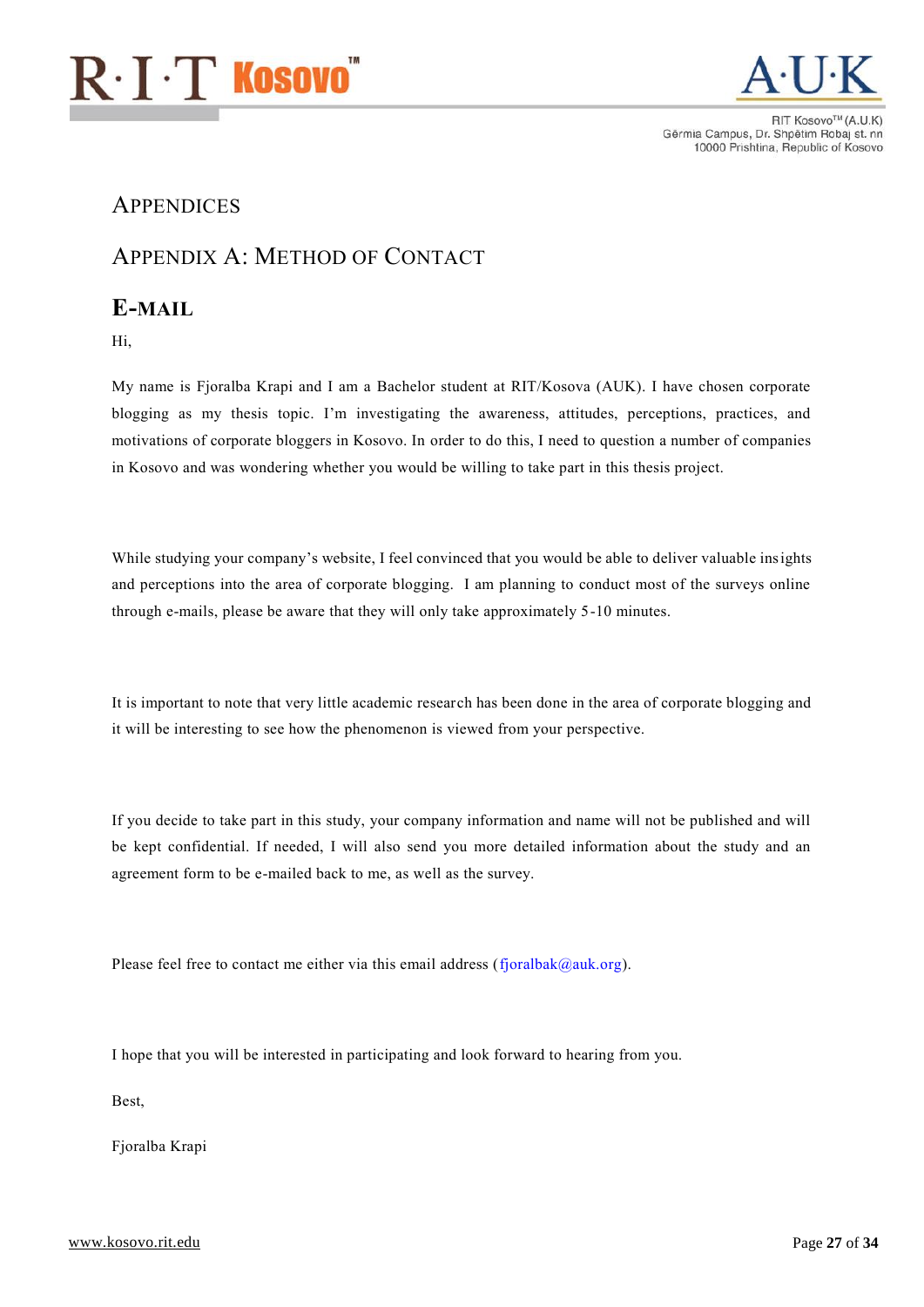



### <span id="page-28-0"></span>APPENDIX B: INFORMED CONSENT FORM FOR SOCIAL SCIENCE RESEARCH

Title of Project:

Principal Investigator: Fjoralba Krapi, RITK Student Str.Garibali, 21/5 Prishtine, Kosove 10000 00377/45-260-432; [fjoralbak@auk.org](mailto:email@auk.org)

- 1. Purpose of the Study: The purpose of this research study is to investigate the awareness, attitudes, perceptions, practices, and motivations of corporate bloggers and non-corporate bloggers in Kosovo.
- 2. Procedures to be followed: You will be asked to answer *5-10 questions* during this interview.
- 3. Duration: It will take about *5-10* minutes to complete the interview.
- 4. Statement of Confidentiality: Your participation in this research is confidential. The data will be used only for research analysis, where your company information and name will not be published. If needed, I will provide detailed information about the study.
- 5. Voluntary Participation: Your decision to be in this research is voluntary. You can stop at any time. You do not have to answer any questions you do not want to answer.

You must be 18 years of age or older to take part in this research study. If you agree to take part in this research study and the information outlined above, please sign your name and indicate the date below.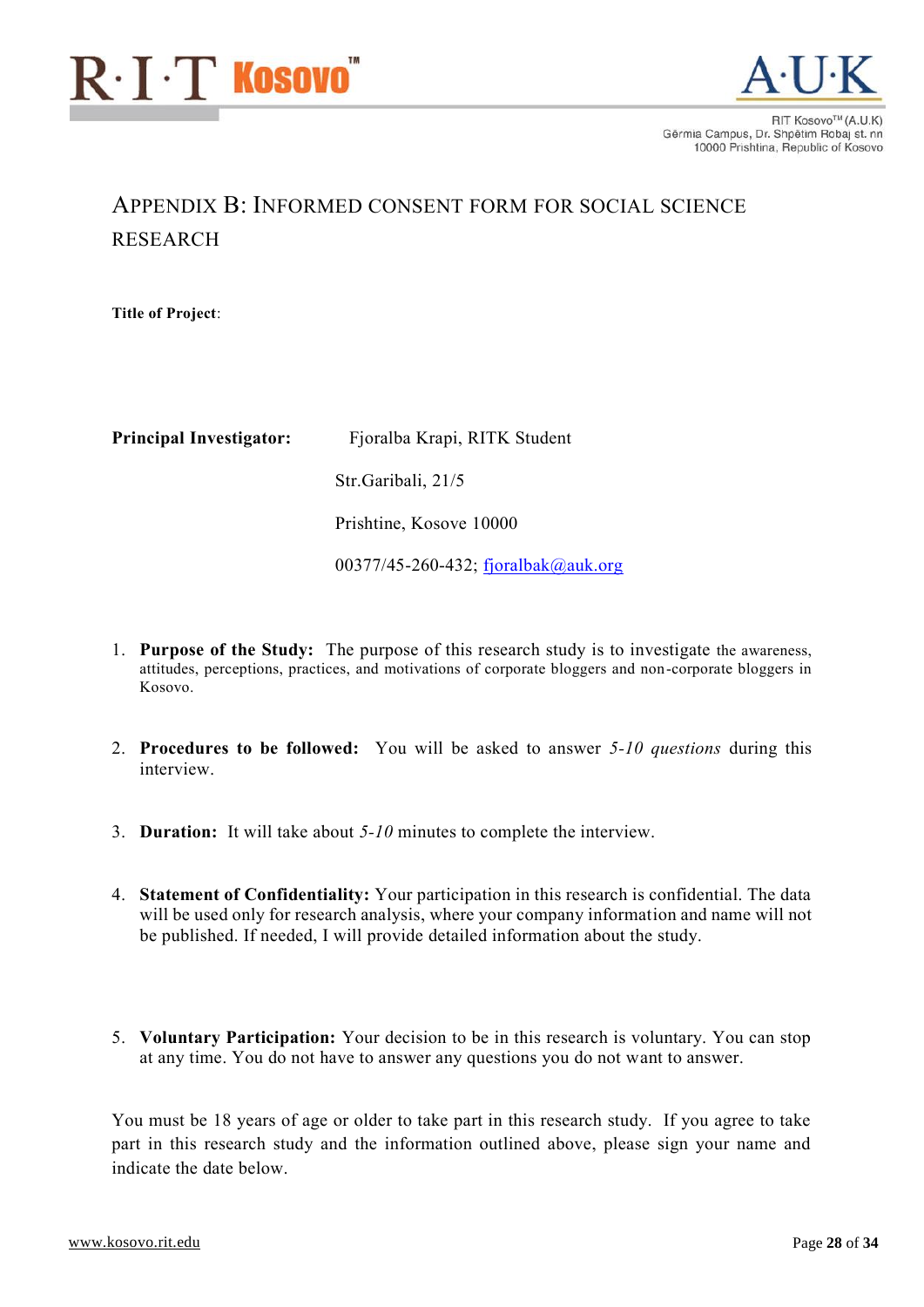

RIT Kosovo™ (A.U.K) Gërmia Campus, Dr. Shpëtim Robaj st. nn<br>10000 Prishtina, Republic of Kosovo

You will be given a copy of this form for your records.

 $\mathcal{L}_\text{max} = \mathcal{L}_\text{max} = \mathcal{L}_\text{max} = \mathcal{L}_\text{max} = \mathcal{L}_\text{max} = \mathcal{L}_\text{max} = \mathcal{L}_\text{max} = \mathcal{L}_\text{max} = \mathcal{L}_\text{max} = \mathcal{L}_\text{max} = \mathcal{L}_\text{max} = \mathcal{L}_\text{max} = \mathcal{L}_\text{max} = \mathcal{L}_\text{max} = \mathcal{L}_\text{max} = \mathcal{L}_\text{max} = \mathcal{L}_\text{max} = \mathcal{L}_\text{max} = \mathcal{$ 

 $\mathcal{L}_\text{max} = \mathcal{L}_\text{max} = \mathcal{L}_\text{max} = \mathcal{L}_\text{max} = \mathcal{L}_\text{max} = \mathcal{L}_\text{max} = \mathcal{L}_\text{max} = \mathcal{L}_\text{max} = \mathcal{L}_\text{max} = \mathcal{L}_\text{max} = \mathcal{L}_\text{max} = \mathcal{L}_\text{max} = \mathcal{L}_\text{max} = \mathcal{L}_\text{max} = \mathcal{L}_\text{max} = \mathcal{L}_\text{max} = \mathcal{L}_\text{max} = \mathcal{L}_\text{max} = \mathcal{$ 

Participant Signature Date

Person Obtaining Consent Date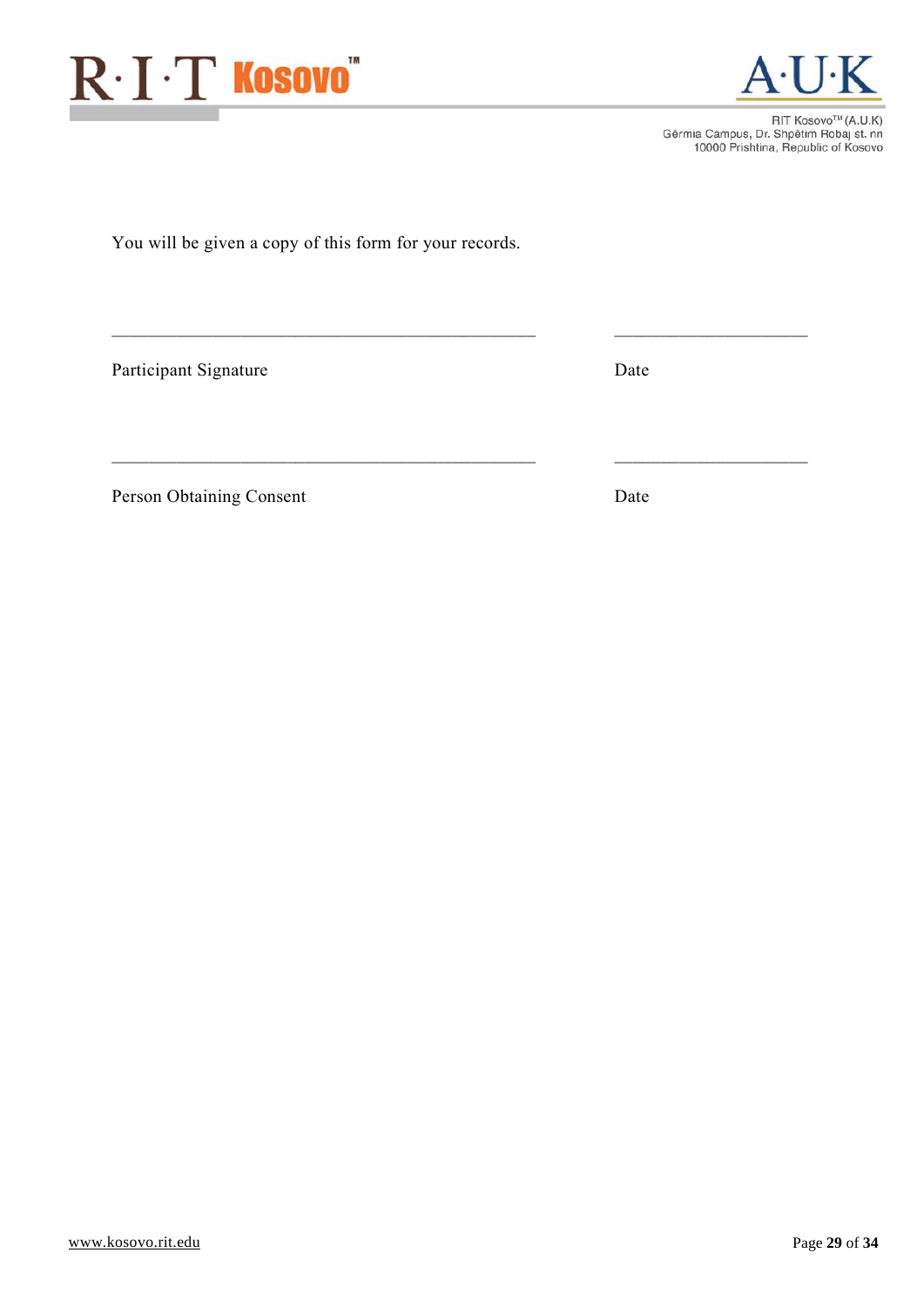



### <span id="page-30-0"></span>APPENDIX C: THE SURVEY

*Notes:* Throughout this survey, I will refer to companies that have a website but only use it for displaying products and other basic information as companies with promotional blogs. On the other spectrum, I will refer to companies that have a website and continually update it with content as companies with content websites.

### 1. Are you aware of the growing importance of blogging in Companies by marketing managers for marketing purposes?

- a) Yes
- b) No
- 2. Are you aware of corporate blogging?
	- a) Yes
	- b) No

#### 3. Do you consider your company to be primarily (tick if one or more apply)?

- a) Customer focused,
- b) Marketing focused
- c) Product focused
- d) Sales focused
- e) Other, please specify:

#### 4. What do you think are your company's top marketing priorities?

- a) Reaching the right audience
- b) Increasing total sales volume
- c) Creating quality content
- d) Converting leads to customers
- e) Other, please specify:

#### 5. What do you think are your company's top marketing challenges?

- a) Training team
- b) Securing budget
- c) Finding Sponsors
- d) Hiring high skilled labor
- e) Providing Return on Investment
- f) Other, please specify: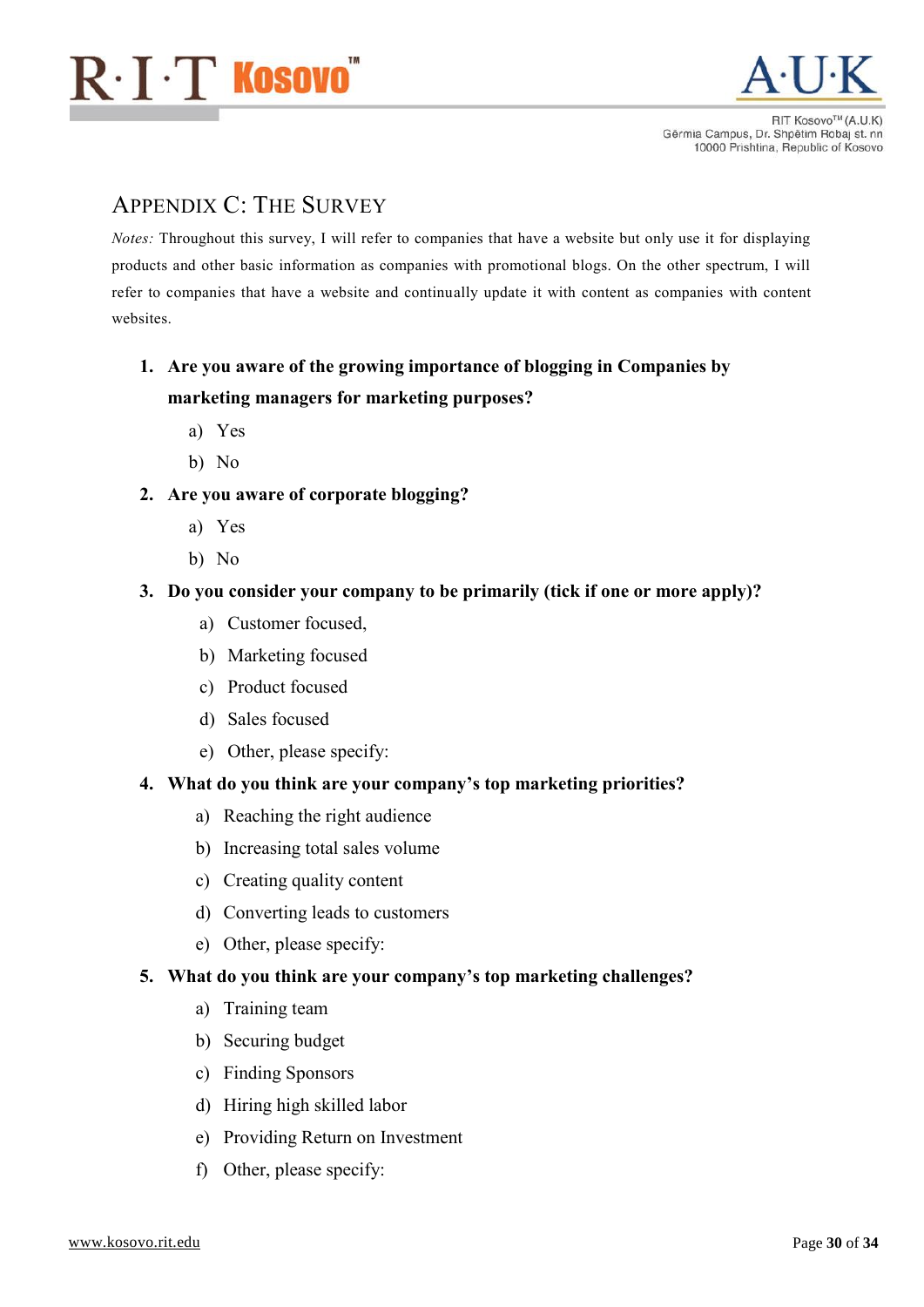## $\mathrm{R}\!\cdot\!\mathrm{I}\!\cdot\!\mathrm{T}$  Kosovo $\check{~}$



**BIT KOSOVOTM (A LLK)** Gërmia Campus, Dr. Shpëtim Robaj st. nn 10000 Prishtina, Republic of Kosovo

#### 6. Does your company have a website? (If yes, go to question no.8)

- a) Yes, since 2010 or earlier
- b) No, but plan in the near future (during the end of 2016 or beginning of 2017)
- c) No, unlikely in the future
- d) No, neither unlikely nor likely in the future

#### 7. What is the main reason you do not have a website?

- a) Cost of opening a website
- b) Cost of maintaining a website
- c) Not relevant to my company
- d) Information security
- e) I use social media (Facebook, Twitter and Instagram) instead of a website
- f) Lack of technical knowledge
- g) Confidentiality issues
- h) Don't know
- i) Other, please specify:

#### 8. Do you consider your website (see definitions in footnote)?

- a) A promotional website<sup>1</sup>
- b) A content website<sup>2</sup>
- c) Other (specify)

#### 9. What are some of your main reasons for having a website?

- a) To influence readers
- b) To communicate with costumers
- c) To attract new customers by providing product information
- d) To attract high skilled labor
- e) To promote products

**.** 

<sup>1</sup> **Promotional website:** Solely focused on displaying products, company information and contact info. It is characterized by lack of authentic human voice.

<sup>2</sup> **Content website:** Integrating **blogging** activities in the overall content marketing, social media marketing, loyalty marketing, community marketing, lead generation, etc. strategies. Whatever the goals are in an individual context: **corporate blogging** and blog marketing are part of a broader context. The company using a content website updates content regularly.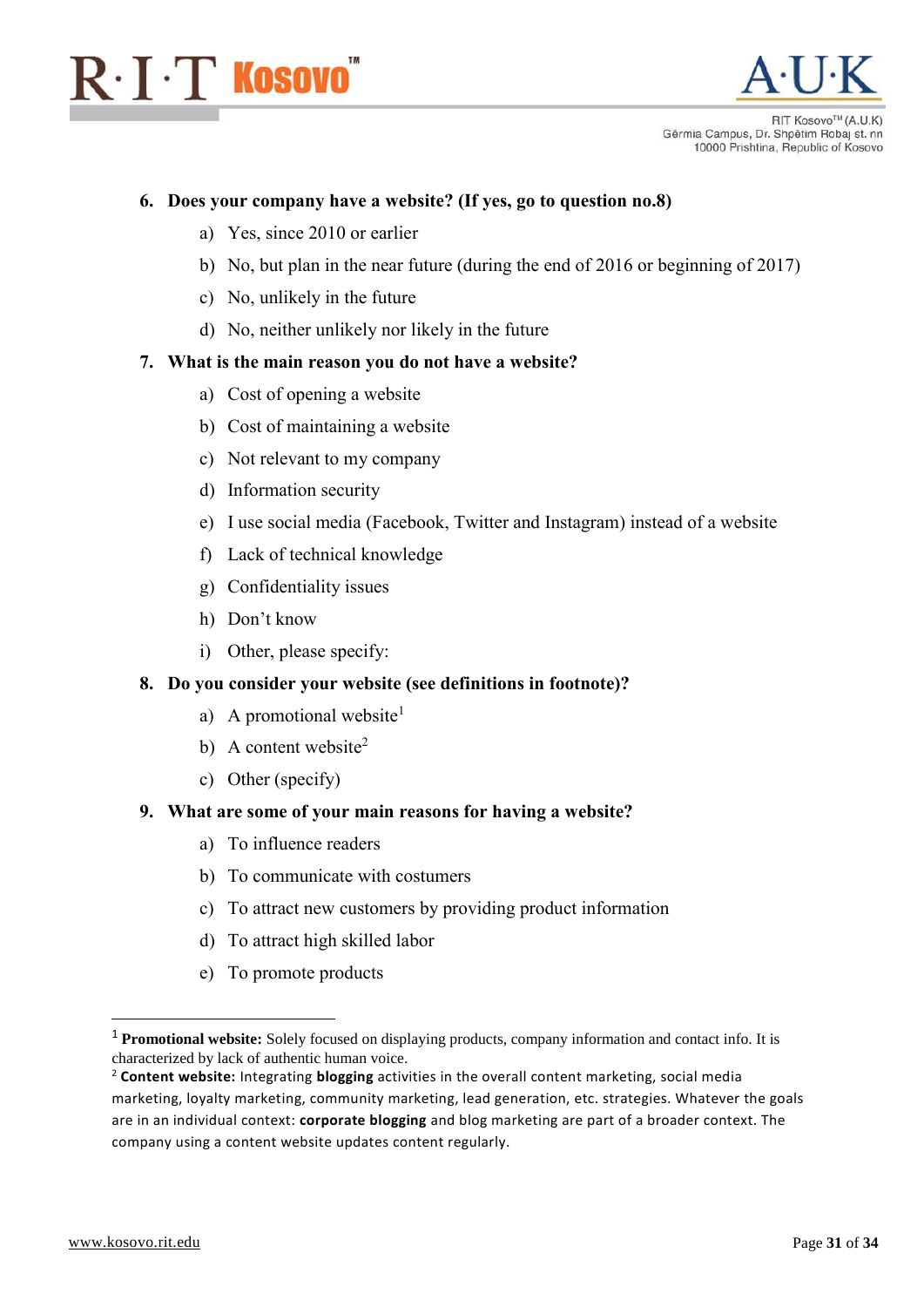



- f) Driving traffic
- g) Other, please specify:

#### 10. What are some areas your company should focus on improving in the future

#### (tick all that apply)?

- a) Design of Website
- b) Security
- c) Mobile friendliness
- d) Content
- e) Features
- f) Site Performance
- g) SEO (Search Engine Optimization)
- h) No plans to change in the future
- i) Other, please specify:

#### 11. If you have a promotional blog, do you consider switching to a content blog in

the future?

- a) Yes
- b) No

#### 12. If yes, why?



- 13. If no, why?
	- $1) \fbox{1}$
	- $2)$

14. Base on your personal opinion, which one do you think is more important in todays company environment?

- a) Soft skills
- b) Hard skills
- c) Both
- d) None
- 15. Additional Comments: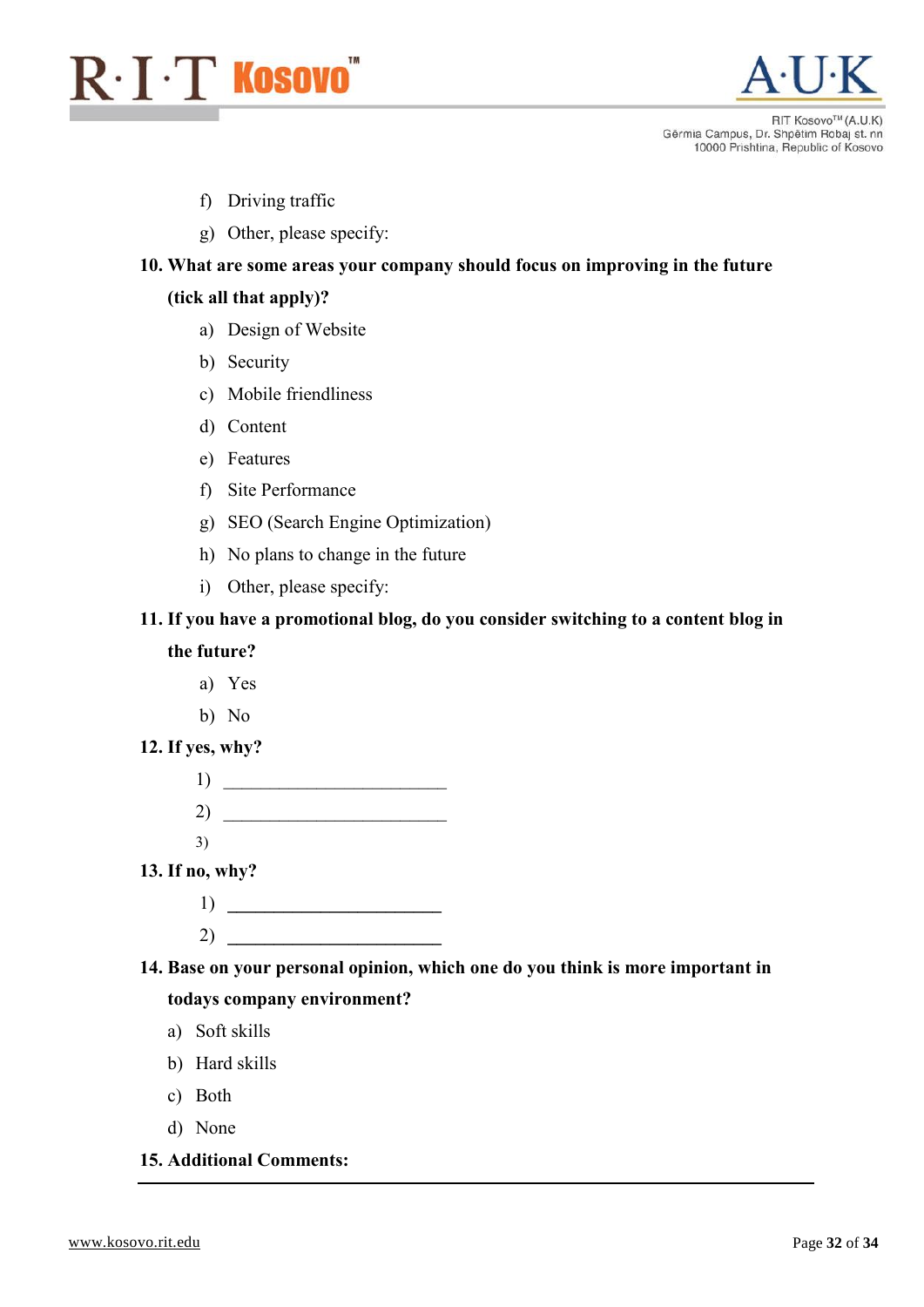



### <span id="page-33-0"></span>APPENDIX D: INTERVIEW QUESTIONS

- 1. What is your reason of starting a corporate blog?
- 2. Who manages your website?
- 3. Who is responsible of creating content in your website?
- 4. What is the average time spent blogging?
- 5. How frequent do you post content?
- 6. Do you proof-read your content before publishing?
- 7. In your opinion, what are the advantages of corporate blogging?
- 8. If any, what are the drawbacks of using blogging as a marketing tool?
- 9. What are some issues you have encountered while creating content for your blog?
- 10. Have you been able to see any impact from your blog?
- 11. How has your blog affected your relationship with the audience?
- 12. Are there any legal concerns you face with during creating content?
- 13. In general, do you think that companies in Kosovo should focus on corporate blogging?
- 14. Any additional comments?